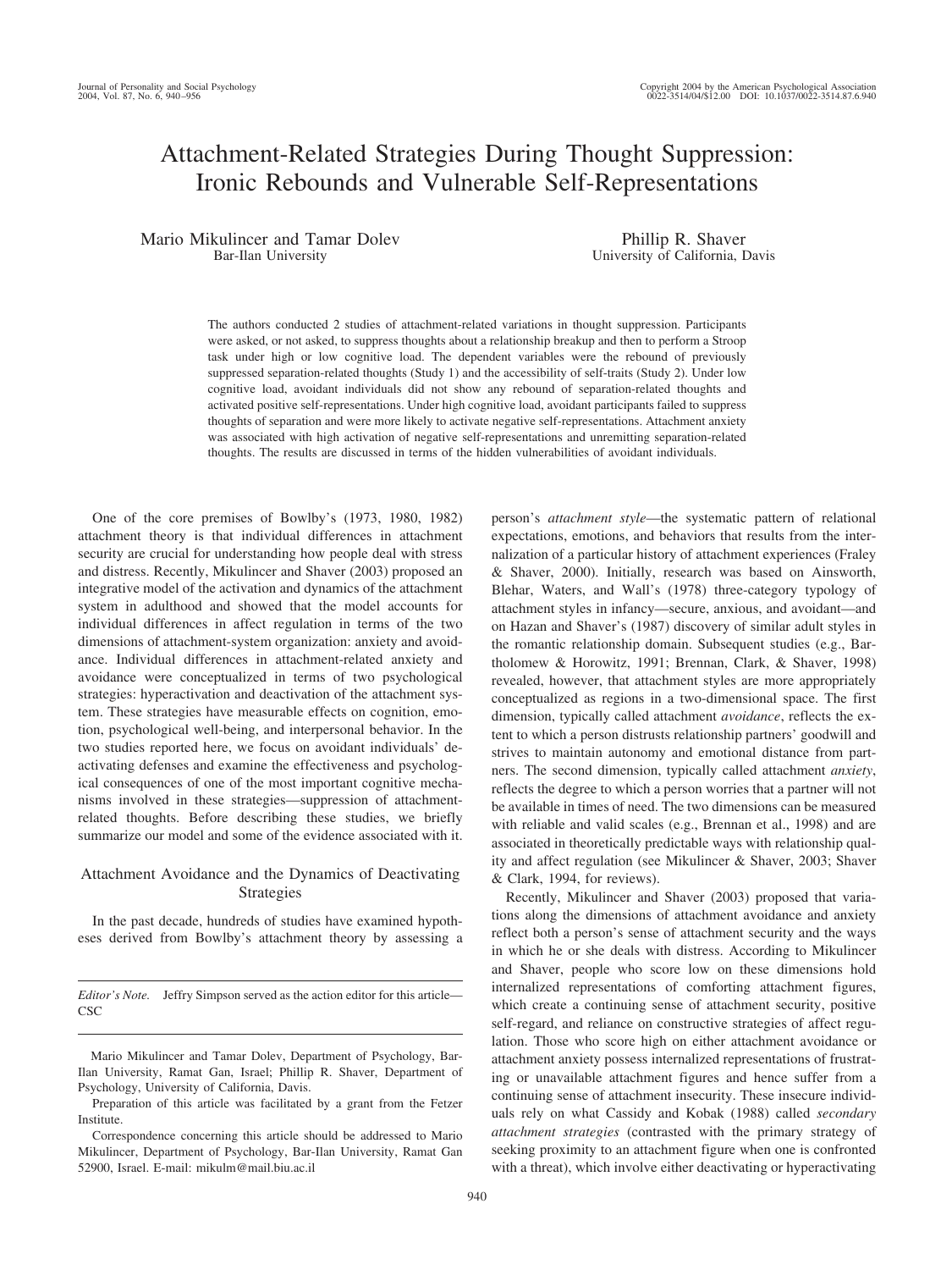the attachment system in an attempt to cope with threats. Whereas high scores on the attachment avoidance dimension indicate reliance on deactivating strategies (inhibition of proximity seeking and instead trying to handle stressors alone), high scores on the attachment anxiety dimension reflect hyperactivating strategies energetic attempts to attain greater proximity, support, and love combined with a lack of confidence that it will be provided (Mikulincer & Shaver, 2003).

In the studies reported here, we wanted to focus on the nature, effectiveness, and psychological consequences of the deactivating strategies associated with avoidant attachment. According to Mikulincer and Shaver (2003), the primary goal of these strategies is to inhibit activation of attachment needs and concerns to avoid further distress caused by perceiving attachment figures as unavailable. At the interpersonal level, these strategies consist of active attempts to maximize cognitive, emotional, and physical distance from a partner; avoidance of interactions that demand emotional involvement, interdependence, and intimacy (e.g., Brennan & Shaver, 1995; Collins & Read, 1990; Feeney & Noller, 1990); and unwillingness to deal with a partner's distress and needs for proximity (e.g., Collins & Feeney, 2000; Feeney, 1996; Simpson, Rholes, & Nelligan, 1992). In the process of affect regulation, deactivating strategies are aimed at minimizing the appraised magnitude of threats and the experience of distress, which if acknowledged, might reactivate painful, unmet needs for proximity and security. This goal of deactivation is accomplished by cognitively distancing oneself from threats (e.g., Lussier, Sabourin, & Turgeon, 1997; Mikulincer, Florian, & Weller, 1993); suppressing thoughts related to rejection, separation, and loss (Fraley & Shaver, 1997); repressing painful memories (Mikulincer & Orbach, 1995); and deploying attention away from attachmentrelated threats (Fraley, Garner, & Shaver, 2000). These mental processes are efforts to encapsulate indicators of vulnerability into segregated mental structures that have little effect on behavior or conscious experience (George & West, 2001).

Deactivating strategies are also evident in the process of selfesteem maintenance. In an effort to block cognitive access to sources of distress, deactivating strategies divert attention from self-relevant sources of distress, inhibiting the appraisal of negative aspects of the self and suppressing thoughts about personal weaknesses and imperfections. This defensive inflation of selfesteem is bolstered by adopting a self-reliant attitude that increases perceived autonomy and enhances the sense of personal strength and self-worth. Several studies have documented the defensive nature of the avoidant self-image: People who score high on attachment avoidance report high levels of explicit self-esteem (e.g., Bartholomew & Horowitz, 1991; Brennan & Morris, 1997; Cooper, Shaver, & Collins, 1998), have limited cognitive access to negative self-traits (Mikulincer, 1995), inflate their positive selfappraisals in reaction to threatening events (Mikulincer, 1998), and project onto others their own negative self-traits (Mikulincer & Horesh, 1999).

## Effectiveness of Avoidant Deactivating Defenses

One of the most controversial issues in the attachment literature is the effectiveness of avoidant deactivating defenses in maintaining emotional equanimity when a person is threatened or undergoing stress. There is some direct evidence about the effectiveness of these defenses. For example, Fraley and Shaver (1997) asked whether avoidant deactivating defenses are capable of preventing the typical postsuppression rebound effect (e.g., Wegner, Schneider, Carter, & White, 1987)— heightened intrusion into consciousness of unwanted thoughts following suppression of these thoughts—and the distress elicited by these unwanted thoughts. Participants were asked to suppress thoughts about a painful breakup of a close relationship and then performed a stream-ofconsciousness task without instructed suppression. Fraley and Shaver (1997) assessed both the number of times separationrelated thoughts appeared during the second task (rebound of the previously suppressed thoughts) and participants' physiological arousal (skin conductance) levels. They found that attachment avoidance was associated with both a weaker rebound effect and lower skin conductance, suggesting that avoidant deactivating defenses are effective in blocking unwanted thoughts and preventing the emotional arousal they might otherwise cause.

In two other experiments, Fraley et al. (2000) asked whether deactivating strategies are capable of allowing people to avert or ignore attachment-relevant distress-eliciting information. Participants listened to an interview about attachment-related threats (a painful loss) and were later asked to recall details from the interview either immediately or at various delays ranging from 0.5 hr to 21 days. An analysis of forgetting curves revealed that (a) people who scored high on attachment avoidance initially encoded less information about the interview than people who scored low on this dimension (especially ones who were also relatively high on attachment anxiety) and (b) the two groups forgot the information they encoded at the same rate. These findings imply that deactivating strategies are capable of deflecting painful attachment-related information right from the start.

Nevertheless, Mikulincer and Shaver (2003) suggested that deactivating strategies might sometimes lead to adjustment problems. Although these strategies allow a person to maintain a defensive facade of self-efficacy and imperturbability, they leave suppressed problems unresolved, and under certain conditions, encapsulated mental contents can impair a person's ability to confront life's adversities. According to Mikulincer and Shaver, this impairment is particularly likely to be manifested during prolonged, highly demanding distress-eliciting experiences that require active confrontation of a problem and mobilization of external sources of support. In these cases, deactivating strategies can be inadequate and overwhelmed, resulting in a marked decline in functioning and what Horowitz (1982) called "avoidance-related" posttraumatic symptoms (e.g., psychic numbing, behavioral inhibition). In addition, the unresolved distress can be indirectly manifested in somatic symptoms, sleep problems, and other health disorders, and a negative attitude toward relationship partners can channel this distress into feelings of hostility, detachment, and estrangement from others.

There is some preliminary support for this darker portrayal of avoidant coping strategies. Berant, Mikulincer, and Florian (2001, 2003) studied mothers' reactions to the birth of an infant with congenital heart disease and found that attachment avoidance, as assessed at the time of the initial diagnosis of the infant's disorder, predicted maternal distress and marital dissatisfaction 1 year later. Moreover, Mikulincer, Horesh, Eilati, and Kotler (1999) found that attachment avoidance was positively associated with the severity of psychiatric symptomatology among Israeli Jewish settlers whose lives were in danger because of residing in disputed territory controlled by the Palestinian Authority.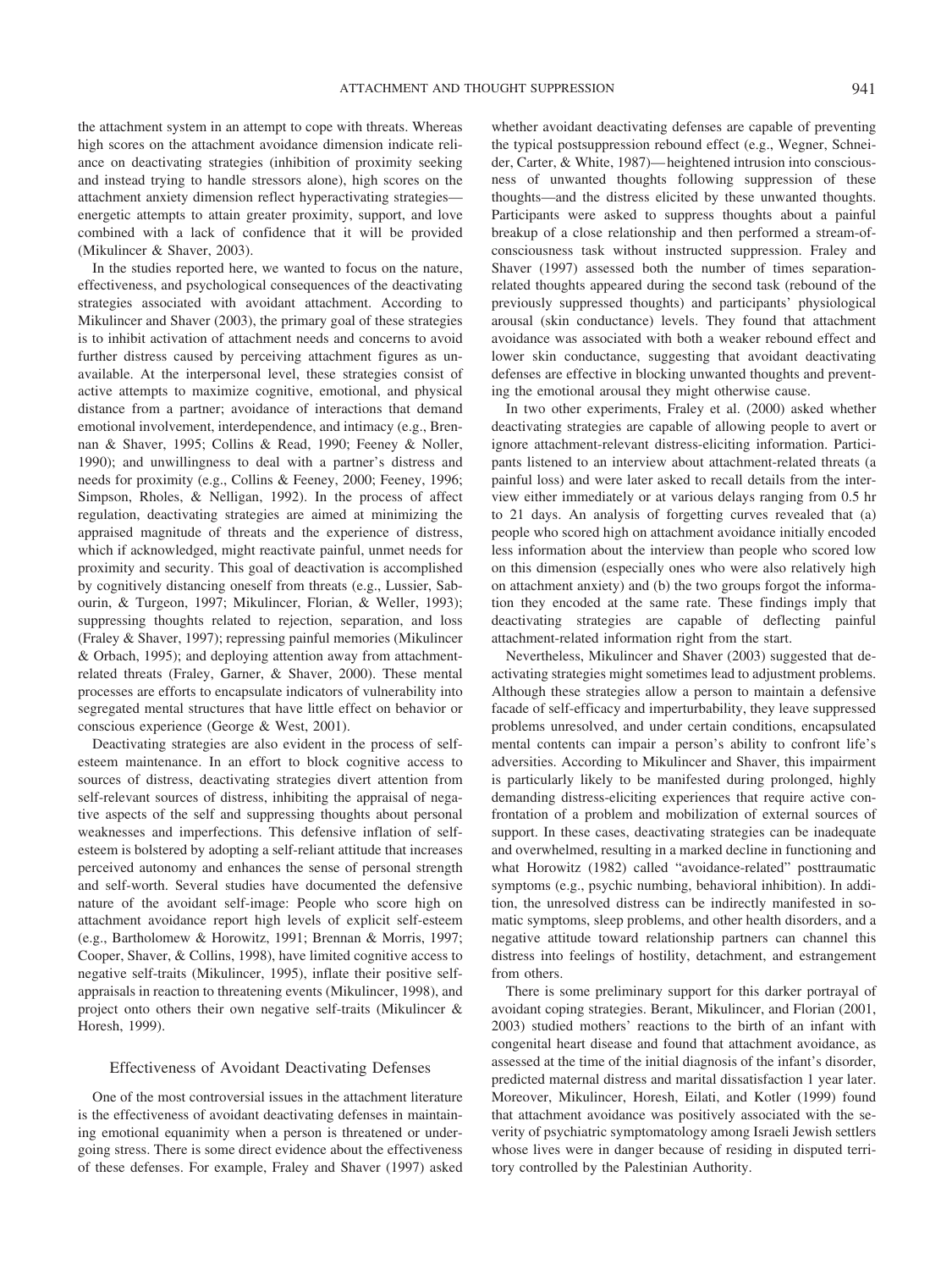In a series of laboratory studies, Mikulincer, Birnbaum, Woddis, and Nachmias (2000) showed that the introduction of a cognitive load, which has been found to interfere with mental suppression (see Wenzlaff & Wegner, 2000, for a review), impaired avoidant individuals' ability to block the activation of attachment-related worries. Under low cognitive-load conditions, avoidant study participants reacted to symbolic threat-related primes with relatively low activation of attachment-related worries. However, when a high cognitive load was imposed (a secondary but demanding cognitive task), avoidant participants exhibited high activation of attachment-related worries following priming with threat-related words. Under high-load conditions, avoidant participants resembled their anxiously attached counterparts, exhibiting high accessibility of separation-related thoughts and an automatic spread of activation from attachment-unrelated threats to attachment-related worries.

Although the findings just reviewed point to the potential vulnerability of a person using avoidant defenses, the evidence obtained so far is fairly indirect. The studies conducted to date were not designed primarily to test the effectiveness of deactivating strategies and do not provide direct evidence about the collapse of these strategies. For example, Berant et al. (2001, 2003) and Mikulincer et al. (1999) focused on the mental health of avoidant individuals under stress and were not able to examine the specific nature of their seemingly inadequate defenses. Moreover, Mikulincer et al.'s (2000) study was designed to examine the association between attachment-unrelated threats and attachment-related worries, so we cannot be certain that heightened access to attachmentrelated worries under high cognitive load was caused by a collapse of mental suppression.

#### Current Studies

In the final volume of his trilogy on attachment and loss, Bowlby (1980) devoted a great deal of attention to the theoretically critical role that psychological defenses play in dealing with attachment-related threats such as separation and loss, especially defenses that operate outside of conscious awareness and result in partial or complete deactivation of the attachment system. Bowlby was particularly interested in such deactivating defenses, because he had observed in clinical settings that attempts to ignore or dismiss painful attachment-related thoughts were often followed by a rebound of intrusive thoughts about the lost attachment figure and associated feelings of longing and despair. Moreover, he believed that the study of these defenses is extremely important for understanding disordered patterns of mourning and delineating difficulties in long-term adjustment produced by defensive detachment from a lost relationship partner. To date, however, researchers have failed to deal systematically with this important theoretical issue. More direct evidence is needed regarding the possible vulnerabilities associated with avoidant deactivating strategies and the psychological consequences of the collapse of these strategies.

The goal of the studies reported here was to make substantial empirical progress in probing the nature and consequences of avoidant suppression of attachment-related threats and associated negative emotions. The studies focus on the suppression of separation-related thoughts and examine (a) the effectiveness of deactivating strategies in preventing the rebound of separationrelated material that has been suppressed, (b) the possibility of impairing this effectiveness by subjecting people to a cognitive load, and (c) the immediate psychological consequences of failed

suppression. Specifically, we replicated key aspects of Fraley and Shaver's (1997) experiment—asking participants to think about a painful separation or breakup and either instructing them or not instructing them to suppress thoughts about this separation. We then examined the rebound of the suppressed separation-related thoughts (Study 1) and the effects of these thoughts on selfrepresentations (Study 2). The effects of mental suppression were assessed under conditions of low or high cognitive load so that we could determine whether deactivating strategies are capable of inhibiting the rebound of previously suppressed separation-related thoughts and capable of blocking the spread of these thoughts to negative self-representations, even when other cognitive demands draw on limited psychological resources.

In examining the ability of avoidant individuals to prevent the rebound of previously suppressed thoughts, we introduced an important change in Fraley and Shaver's (1997) procedure. In their study, Fraley and Shaver assessed the rebound of separationrelated thoughts by counting the number of times participants noticed spontaneous eruptions of these thoughts during a streamof-consciousness task. Although this procedure has been used in other studies (e.g., Kelly & Kahn, 1994; Wegner et al., 1987; Wegner, Erber, & Zanakos, 1993), it has serious weaknesses. In some studies, for example, it has been impossible to detect a rebound effect (see Wenzlaff & Wegner, 2000, for a review). This may have happened because self-reports of thought intrusions tap only explicit, conscious activation of particular thoughts. We now know that lack of explicit activation or conscious reporting does not entail lack of implicit cognitive activation (Wegner & Smart, 1997). A thought that is not present in the stream of consciousness can still be active at a preconscious, implicit level and can still influence other cognitions and behaviors (Wegner & Smart, 1997). Therefore, Fraley and Shaver's (1997) findings indicate only that avoidant individuals are able to block conscious activation of separation-related thoughts, not that they are also able to block implicit activation of these thoughts. Especially when studying defensive processes, this is a serious limitation.

We therefore decided to assess the implicit activation of previously suppressed separation-related thoughts by measuring the extent to which these thoughts influence performance on a cognitive task (see Bargh, Chen, & Burrows, 1996; Sherman, Mackie, & Driscoll, 1990, for examples). We used a Stroop (1938) colornaming task, which has worked well in previous studies of thought suppression (e.g., Wegner & Erber, 1992). Research consistently indicates that activation of a specific mental representation increases attention to representation-congruent aspects of stimuli, thus slowing the naming of the color in which the stimuli are presented in a Stroop task (e.g., Mathews & McLeod, 1985). That is, interference with color-naming responses in the Stroop task indicates the implicit accessibility of certain concepts or thoughts. Therefore, if previously suppressed separation-related thoughts, as well as associates of those thoughts, become reactivated, this reactivation should slow the naming of the colors in which separation-related words are presented. Moreover, if avoidancerelated deactivating strategies can inhibit this rebound effect, attachment avoidance should be associated with less interference and faster color naming of separation-related words.

In an effort to interfere with avoidant individuals' deactivating strategies, we manipulated the cognitive load under which study participants performed the Stroop task. We used the cognitive-load manipulation—instructing participants to perform the Stroop task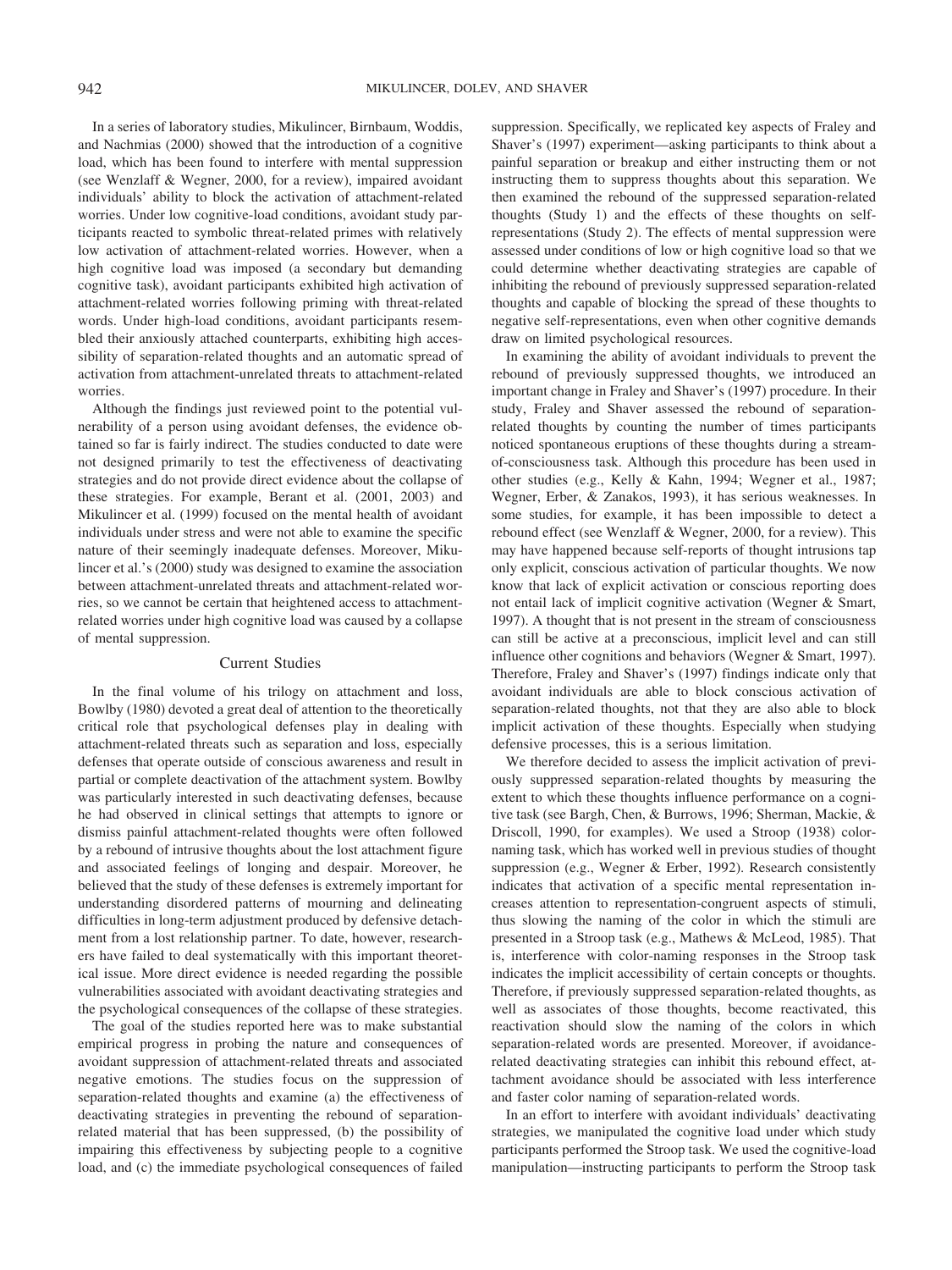together with another effortful task (e.g., Gilbert & Hixon, 1991; Gilbert & Osborne, 1989)—for two reasons. First, Wegner (1994) contended that mental suppression is an effortful cognitive operation that cannot be used effectively in the absence of sufficient cognitive resources. If this is true, an added cognitive load should tax these resources, allowing a resurgence of suppressed ideation. In fact, several studies have found higher rebound effects under high as compared with low cognitive load conditions (see Wenzlaff & Wegner, 2000, for a review). Therefore, the introduction of a high cognitive load can reveal the boundaries of avoidant individuals' ability to prevent the rebound of suppressed material; beyond this limit, we will be able to document the collapse of this ability. Second, Mikulincer et al. (2000) had already demonstrated that a high cognitive load impairs avoidant individuals' ability to block attachment-related worries following priming with threatrelated cues. On this basis, we hypothesized that a high cognitive load would impair avoidant study participants' suppression efforts and cause them to exhibit a rebound of previously suppressed separation-related thoughts.

Beyond examining the effectiveness of deactivating strategies, we also examined the consequences of failed suppression efforts on avoidant individuals' self-concepts (Study 2). As mentioned earlier, one of the goals of deactivating strategies is to cause the maintenance of a positive self-image by facilitating access to positive self-representations and blocking the accessibility of negative self-representations (Mikulincer, 1995, 1998). Therefore, the collapse of deactivating strategies under high cognitive load may render an avoidant person defenseless against reactivation of negative self-representations. This effect may be most notable following fruitless attempts to suppress separation-related thoughts, because these unwanted thoughts may reactivate feelings of rejection and worthlessness experienced by avoidant individuals during important separations, which in turn may automatically arouse negative self-representations. We hypothesized that the imposition of a high cognitive load following suppression of separationrelated thoughts would impair avoidant individuals' ability to maintain a positive self-image.

#### Study 1

Study 1 was designed to determine whether more avoidant individuals are more able to block the rebound of suppressed separation-related thoughts even under high cognitive load conditions. The study consisted of two sessions. In the first session, participants completed the Experience in Close Relationships Scale (ECR; Brennan et al., 1998), which measures attachmentrelated avoidance and anxiety. In the second session, participants were asked to recall a painful breakup with, or separation from, a romantic partner and to perform a 5-min stream-of-consciousness task. For this task, they were randomly assigned to one of two conditions (suppression, control), which determined whether they were instructed to suppress thoughts about the recalled separation. All participants then performed a 192-trial Stroop task. On each trial they were asked to indicate the color in which a word was printed by pressing a corresponding response key, and their reaction times (RTs) were recorded. Half of the participants performed this task under low cognitive load (while remembering and repeating aloud a 1-digit number throughout the trials), whereas the remaining participants performed under high cognitive load (remembering and repeating a 7-digit number).

The Hebrew words in the Stroop task belonged to one of three categories: separation-related words (e.g., *separation, rejection*), negatively valenced attachment-unrelated words (e.g., *war, fraud*), and neutral words (e.g., *table, blanket*). These three categories were chosen based on the following rationale: First, separation words were the main target words for examining the implicit activation of separation-related thoughts. Second, neutral words were included to control for possible nonspecific effects of the cognitive load and suppression instructions. Third, negatively valenced attachment-unrelated words were included to control for the possibility that color-naming latencies for separation words are due to the affective negativity of these words rather than their attachment-related meanings.

In the data analyses, we examined the unique and interactive effects of attachment orientations (scores on the avoidance and anxiety dimensions), suppression/control instructions, and cognitive load (low, high) on the implicit accessibility of separationrelated thoughts in the Stroop task. The main dependent variable was the average color-naming reaction time (RT) for separationrelated words (the higher the mean RT, the higher the accessibility of separation-related thoughts). Mean RTs for negative and neutral words were statistically controlled when examining the effects on mean RT for separation-related words, because there are many extraneous reasons for individual differences in overall RTs in the Stroop task. We predicted that (a) attachment avoidance would be associated with a smaller rebound effect following suppression instructions (a lower color-naming mean RT for separation-related words) in the low cognitive load condition and that (b) this rebound-inhibiting effect of attachment avoidance would be notably weakened in the high cognitive load condition.

Although not the main focus of our study, the effects of attachment anxiety on the implicit accessibility of separation-related thoughts were also examined. Previous studies (e.g., Fraley & Shaver, 1997) suggested that anxiously attached individuals keep painful thoughts active in working memory and have difficulty repressing painful memories (see Mikulincer & Shaver, 2003, for a review). Therefore, it seemed likely that anxiety would be associated with the accessibility of separation-related thoughts, which in turn would interfere with color-naming performance in all experimental conditions, regardless of cognitive load and instructions to suppress thoughts of a remembered breakup or separation.

#### *Method*

*Participants.* The sample consisted of 120 Israeli undergraduates (83 women and 37 men, ranging in age from 19 to 36 years,  $Mdn = 22$  years), who were recruited to participate in a study of "unwanted thoughts" in exchange for credit in their psychology courses.<sup>1</sup> Participants were randomly divided into four experimental conditions, with 30 participants in each. Additional participants were run but their data were not used in the analyses; 4 of them were unable to recall an unwanted breakup of a romantic relationship, and 2 did not maintain a 95% accuracy rate on the Stroop task.

<sup>&</sup>lt;sup>1</sup> In both studies reported here, statistical analyses revealed no significant gender differences in any of the variables. Furthermore, inclusion of gender as an additional factor in the analyses did not notably change the reported findings, and none of the interactions between gender and the other predictor variables were significant. We therefore say no more about gender.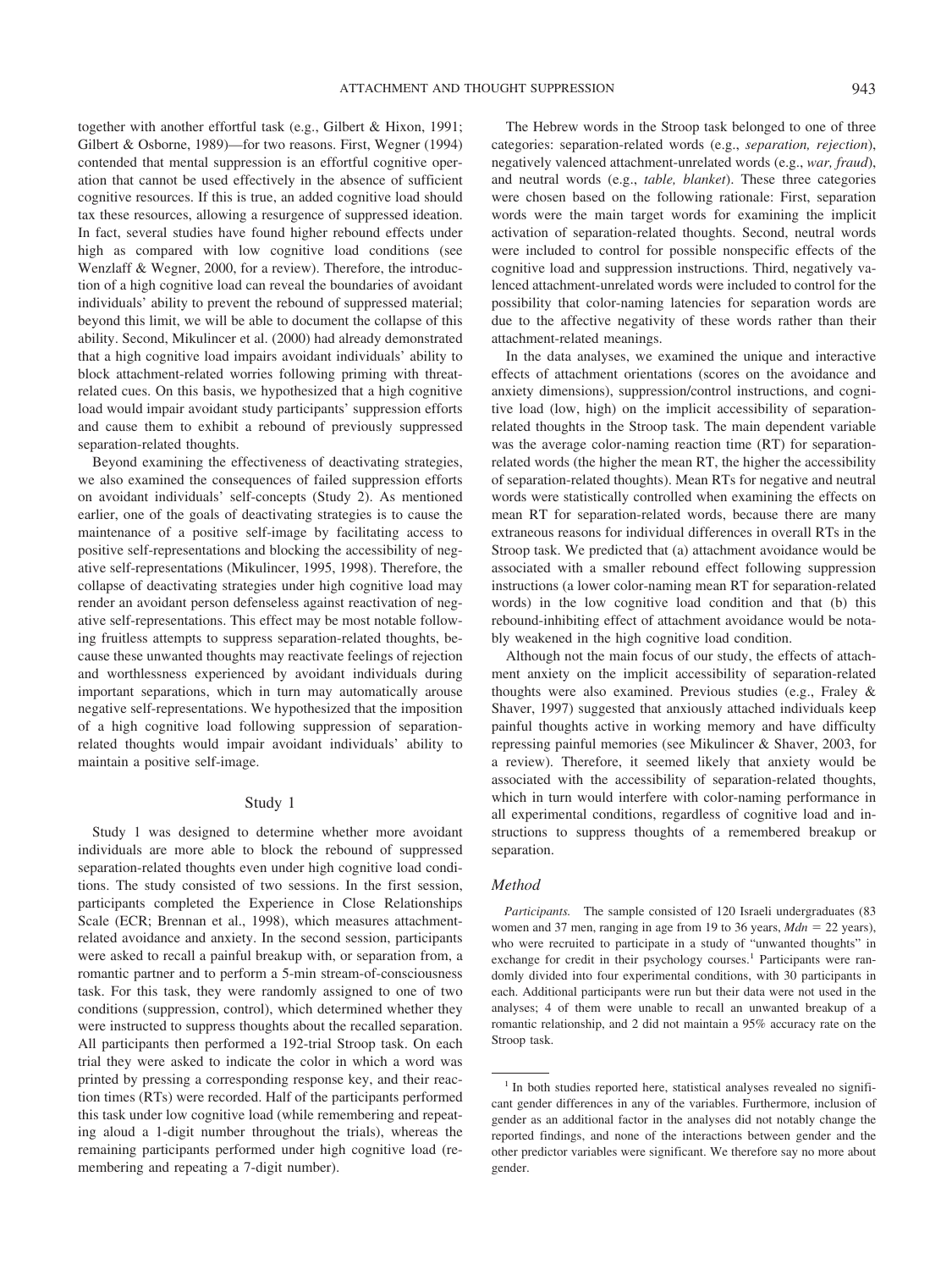*Materials and procedure.* The study was run in two sessions. The first session was conducted during regular class time; participants completed a Hebrew version of the ECR Scale. Participants rated the extent to which each item was descriptive of their feelings in close relationships on a 7-point scale ranging from 1 (*not at all*) to 7 (*very much*). Eighteen items tapped attachment anxiety (e.g., "I worry about being abandoned") and 18 items tapped attachment avoidance (e.g., "I prefer not to show a partner how I feel deep down"). The reliability and validity of the scale have been demonstrated (e.g., Brennan et al., 1998). In the current sample, Cronbach alpha coefficients were high for the 18 anxiety items (.88) and the 18 avoidance items (.92), so two scores were computed by averaging items on each subscale. The two attachment scores were not significantly associated,  $r(118) = -.04$ , supporting the intended orthogonality of the two dimensions. Statistical analyses revealed no significant differences between experimental conditions on the attachment dimension scores.

Another research assistant, who was blind to participants' attachment scores, conducted the second session 2 to 3 weeks later. This session was conducted on an individual basis and was presented as a study of social cognition. The materials and procedure for this experimental session were based on studies by Fraley and Shaver (1997) and Wegner et al. (1993).

After receiving general instructions, participants were asked to think of a painful, unwanted breakup of a romantic relationship experienced in recent years and to write a brief description of it. They then provided information about the duration (in months) of the recalled relationship  $(M = 41.94, SD = 40.39, mdn = 24, minimum = 12, maximum = 120)$ and how much time (in months) had passed since the separation  $(M =$ 20.21,  $SD = 19.82$ ,  $mdn = 12$ , minimum = 6, maximum = 108).

Participants then performed a 5-min stream-of-consciousness task, in which they were instructed to write continuously about whatever thoughts, feelings, and memories they were currently experiencing. Participants received a notebook and a pen and were randomly assigned to one of two conditions. Half were asked to spend the 5-min period suppressing thoughts about the recalled separation and trying not to think about it (suppress condition). The other half did not receive any particular instructions concerning the remembered separation (control condition). In both conditions, participants were asked to place a checkmark in the margin of their stream-of-consciousness report every time they thought about the recalled breakup. The number of checkmarks was used to check the effectiveness of the suppression instructions and to examine attachmentrelated variations in the explicit activation of separation-related thoughts during the stream-of-consciousness task.

At the end of the 5-min period, participants performed a computerized 192-trial Stroop task which involved naming the color in which a target word was presented on the monitor. The task was conducted on a Pentium IBM-PC with an SVGA color monitor. The target words were 12 Hebrew words, each displayed in one of four colors (red, blue, green, or yellow) on a white background in the middle of the screen. Each combination of 1 of the 12 target words and one of the four colors was shown four times, resulting in 16 presentations of each target word in a total of 192 trials  $(12 \times 16)$ . The order of presentation and the color of each target word were randomly determined for each participant, subject to the constraint that no two consecutive words were displayed in the same color. Participants worked at their own pace. They were first given 10 practice trials and then 192 experimental trials. The target words in the practice trials were different from those used in the experimental trials.

Each trial began with an "X" in the middle of the screen (for 500 ms) followed by one of 12 target words, which appeared on the screen until either the participant pushed one of four color-response keys (on a four-key box) or 2,000 ms had elapsed. The trial then ended and the next trial began. As mentioned previously, the 12 target words came from three categories. The separation category consisted of four Hebrew words that explicitly denote separation from a relationship partner (*separation, abandonment, rejection, leaving*). These Hebrew words have primarily interpersonal connotations. Different words are used in Hebrew to characterize, for example, a wall or barrier "separating" things. The negative category

consisted of four Hebrew words with affectively negative connotations that are not directly associated with attachment or separation (*fraud, theft, war, illness*). The neutral category consisted of four Hebrew words that have no obvious affective connotation and no direct association with attachment or separation ( *picture, table, office, blanket*). The words were matched for number of letters.

To validate our categorization of the target words, a sample of 10 undergraduate psychology students rated the extent to which each of the 12 words (a) reflected themes related to interpersonal relationships and (b) had a negative affective meaning. These ratings were performed on a 6-point scale ranging from 1 (*not at all*) to 6 (*very much*). Ratings by each participant were averaged within word categories, and we performed analyses of variance (ANOVAs) for repeated measures to examine differences between the categories. Separation words were rated as reflecting more interpersonal relationship themes  $(M = 4.46)$  than negative and neutral words ( $M = 2.45$ ,  $M = 2.13$ , respectively),  $F(2, 27) = 19.32$ ,  $p <$ .01,  $\eta^2$  = .14. In addition, separation and negative words were rated as having more negative meanings ( $M = 4.76$ ,  $M = 4.81$ ) than neutral words  $(M = 2.04)$ ,  $F(2, 27) = 36.83$ ,  $p < .01$ ,  $\eta^2 = .21$ . Thus, our category assignments were validated.

During the Stroop task, participants were randomly assigned to one of two cognitive load conditions. Half of the participants (high-load condition) were given a 7-digit number and asked to memorize it and repeat it aloud during each of the 192 color-naming trials. The remaining participants (low-load condition) were asked to memorize only a 1-digit number and repeat it aloud during the color-naming trials. The experimenter recorded participants' utterances during the color-naming trials to see whether participants complied with the instructions. Participants made no errors in repeating their number and had no problem in memorizing this number. No significant difference in color-naming accuracy was found between the two load conditions. Following the Stroop task, participants were debriefed and thanked for participating.

## *Results and Discussion*

Data were analyzed by hierarchical regressions in which we examined the unique and interactive effects of suppression instructions, cognitive load, and the two attachment dimensions. To avoid a high Type II error rate, and given the fact that predictions involved interactions between manipulated conditions and the attachment dimensions, not interactions between the attachment dimensions themselves, we excluded from the regressions interactive terms that were not relevant to our predictions. In this way, we reduced the number of terms included in the regressions and obtained an estimated power of .80 ( $\alpha = .05$ ). In the first step of these regressions, we included the main effects of suppression instructions (a dummy variable comparing the suppression condition with the control condition), cognitive load (a dummy variable comparing the high- and low-load conditions), attachment anxiety, and attachment avoidance. In the second step, we examined the two-way interactions between the two manipulated variables (suppression and cognitive load) and between each of these variables and each attachment dimension (a total of five interactive terms). In the third step, we examined the three-way interactions between the two manipulated variables and each attachment dimension (a total of two interactive terms). Following Aiken and West's (1991) recommendation, each predictor was centered in relation to its mean.<sup>2</sup>

<sup>2</sup> In both studies reported here, the inclusion of all possible interactions in the regression analyses did not notably change the reported findings, and none of the unreported interactions were significant.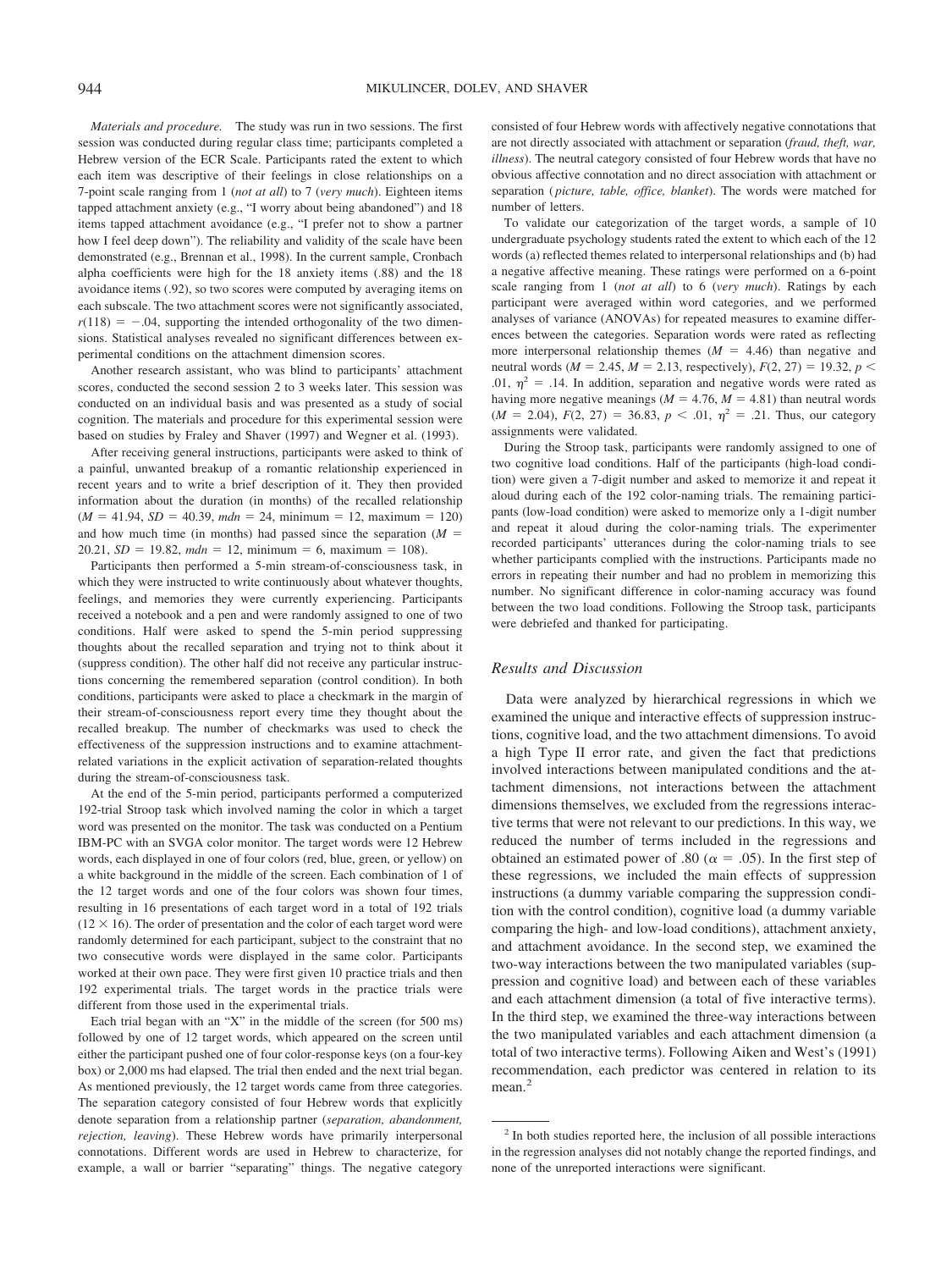

*Figure 1.* Predicted values of the frequency of separation-related thoughts during the stream-of-consciousness task according to suppression instructions and attachment avoidance. High Avoid = 1 *SD* above the mean score on attachment avoidance; Low Avoid  $= 1 SD$  below the mean.

*Thoughts about separation during the stream-of-consciousness task.* The regression analysis for the frequency of separationrelated thoughts during the stream-of-consciousness task (number of checkmarks a participant made) revealed that, together, the manipulated variables and attachment dimensions contributed significantly to predicting thought frequency,  $F(11, 108) = 2.51$ ,  $p <$ .01,  $R^2$  = .20. The main effect for suppression instructions was significant,  $\beta = -.24$ ,  $t(115) = -2.73$ ,  $p < .01$ . Participants complied with the instructions: Those in the suppression condition reported less often than those in the control condition that they thought about the recalled separation. The main effect for attachment anxiety was also significant,  $\beta = .22$ ,  $t(115) = 2.57$ ,  $p < .01$ , indicating that more anxious participants more often reported having separation-related thoughts. No other main effects were significant.

Interestingly, the interaction between suppression instructions and attachment avoidance was significant,  $\beta = .42$ ,  $t(110) = 2.68$ ,  $p \leq 0.01$ . No other interactions were significant. To examine the nature of the significant interaction, we conducted simple slope analyses (Aiken & West, 1991). In this procedure, the slope of the regression of separation-related thought frequency on suppression instructions was calculated twice according to the value of attachment avoidance that was entered into the regression equation—1 *SD* above the mean of attachment avoidance and 1 *SD* below this mean. In other words, we did not conduct separate regression analyses using subsamples of people scoring high versus low on avoidance. Rather, we computed the regressions for the entire sample while adjusting the values of attachment avoidance according to Aiken and West's (1991) suggestions. These regressions revealed that suppression instructions led to less frequent separation-related thoughts when the value of attachment avoidance was 1 *SD* below the mean,  $\beta = -.47$ ,  $t(110) = -4.32$ ,  $p <$ .01, but not when the value of attachment avoidance was 1 *SD* above the mean,  $\beta = .01$ .

As shown in Figure 1, the regression line for low avoidance scores (a value of 1 *SD* below the mean) revealed that suppression instructions led to a decrease in the incidence of separation-related thoughts in comparison to the control condition. However, the regression line for high avoidance scores (a value of 1 *SD* above the mean) revealed a relatively low incidence of separation-related thoughts in the two conditions, regardless of whether participants were instructed to suppress these thoughts.

*Stroop color-naming RTs.* For each person, color-naming RTs (for correct responses) were averaged according to type of target word (separation, negative, neutral).<sup>3</sup> We then conducted hierarchical regression analyses predicting these averaged RTs. The regression conducted on RTs for neutral words yielded no significant main effects or interactions. Similarly, the regression on RTs for negative words (with RTs for neutral words controlled as covariates) yielded no significant main effects or interactions.

The regression conducted on RTs for separation words (with RTs for negative and neutral words controlled as covariates) indicated that the set of manipulated variables and attachment dimensions accounted for a significant amount of the variance,  $F(13, 106) = 3.89, p < .01, R<sup>2</sup> = .23$ . The main effect for suppression instructions was significant (see Table 1), indicating that these instructions led to longer color-naming latencies for separation words (higher accessibility of separation-related thoughts) than the control condition. This is a classic rebound effect. In addition, attachment anxiety was significantly associated

<sup>3</sup> In both studies reported here, RTs exceeding 3.3 *SD*s from the mean  $(p = .001$  in a normal distribution) were identified as outliers. We assigned these outliers a value 1% higher than the next-highest nonextreme value to decrease the influence of extreme values. The average percentage of trials in which these outliers were recorded was low in both studies (1.8%, 1.3%, respectively), and they were randomly distributed across target words.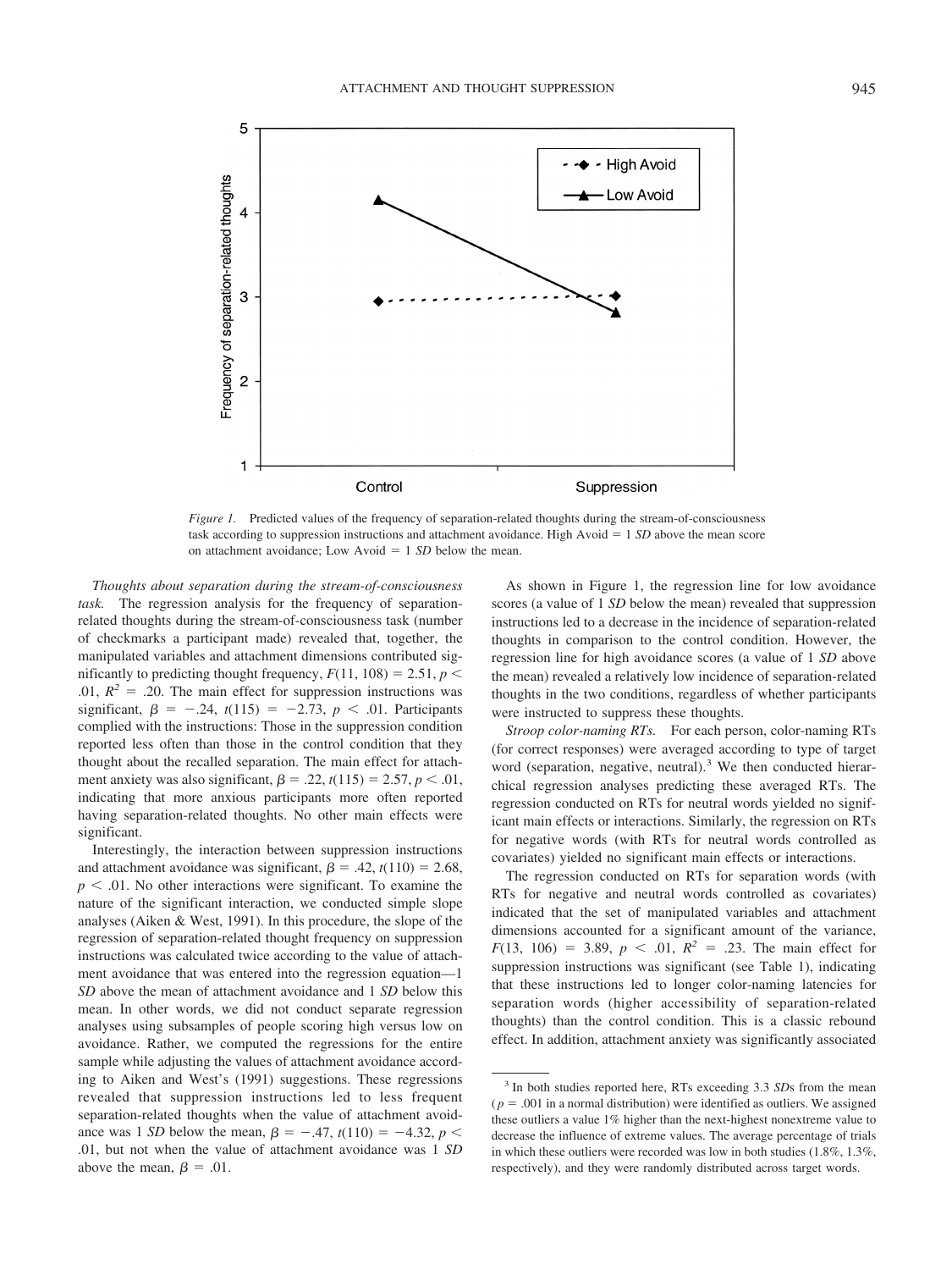Table 1

*Regression Analysis of Reaction Times of Separation Words as Predicted by Manipulated Variables and Attachment Score, Study 1*

| Effect                                       | B        | SE    | β      | t        |
|----------------------------------------------|----------|-------|--------|----------|
| Suppression instructions                     | 55.23    | 15.98 | .29    | $3.45**$ |
| Cognitive load                               | 17.01    | 16.46 | .09    | 1.03     |
| Anxiety                                      | 24.80    | 8.03  | .26    | $3.09*$  |
| Avoidance                                    | 6.01     | 7.67  | .07    | 0.78     |
| Suppression $\times$ Load                    | 16.08    | 31.93 | .07    | 0.50     |
| Suppression $\times$ Anxiety                 | $-1.53$  | 16.90 | $-.01$ | $-0.09$  |
| Suppression $\times$ Avoidance               | $-36.46$ | 16.63 | $-.33$ | $-2.19*$ |
| Load $\times$ Anxiety                        | $-12.21$ | 17.09 | $-.08$ | $-0.71$  |
| Load $\times$ Avoidance                      | 31.44    | 16.19 | 24     | $2.01*$  |
| Suppression $\times$ Load $\times$ Anxiety   | 41.50    | 33.64 | .16    | 1.24     |
| Suppression $\times$ Load $\times$ Avoidance | $-4.64$  | 33.78 | $-.03$ | $-0.14$  |

 $* p < .05.$  \*\*  $p < .01.$ 

with longer color-naming latencies for separation-related words (see Table 1). The main effects for attachment avoidance and cognitive load were not significant. However, the two-way interactions of Suppression  $\times$  Attachment Avoidance and Cognitive Load  $\times$  Attachment Avoidance were significant (see Table 1). No other interactions were significant.

The source of the significant interactions was examined by simple slope analyses (Aiken & West, 1991). To examine the source of the Suppression  $\times$  Avoidance interaction, we calculated the slope of the regression of RTs for separation words on suppression instructions twice according to the value of attachment avoidance that was entered into the regression equation—1 *SD* above or below the mean of attachment avoidance. The findings indicated that the regression slope of RTs for separation words on suppression instructions was significant (slope different from zero) when the value of attachment avoidance was 1 *SD* below the mean,  $\beta = .47$ ,  $t(108) = 4.89$ ,  $p < .01$ , but not when this value was 1 *SD* above the mean,  $\beta = .02$ .

To examine the source of the Load  $\times$  Avoidance interaction, we calculated the slope of the regression of RTs for separation words on cognitive load twice according to the value of attachment avoidance that was entered into the regression equation—1 *SD* above or below the mean of attachment avoidance. The regression slope of RTs of separation words on cognitive load (longer RTs in high than low cognitive load conditions) was significant when the value of attachment avoidance was 1 *SD* above the mean,  $\beta = .28$ ,  $t(108) = 2.31$ ,  $p < .05$ , but not when it was 1 *SD* below the mean,  $\beta = .01$ .

The pattern of findings is summarized in Figure 2. For low attachment avoidance scores (a value of 1 *SD* below the mean), suppression instructions led to longer RTs for naming the colors of separation words (higher accessibility of separation-related thoughts) whether cognitive load was low or high. For high attachment avoidance scores (a value of 1 *SD* above the mean), the pattern of effects was completely different. First, suppression instructions had no significant effect on color-naming RTs for separation words. Second, relatively short RTs for separation words were found when cognitive load was low. That is, for high avoidance scores, a relatively weak activation of separation-related thoughts was found in the low-load condition even after receiving suppression instructions. Third, relatively long RTs for separation

words were found when cognitive load was high. That is, when avoidance was relatively high, the addition of a cognitive load heightened access to separation-related thoughts even when there was no instruction to suppress such thoughts.

Overall, the findings provided important information about the effectiveness of avoidant deactivating strategies. In the low cognitive load condition, participants scoring high on attachment avoidance evinced relatively low accessibility of separationrelated thoughts following a mental suppression task. That is, their deactivating strategies seemed to be effective in inhibiting the rebound of previously suppressed material. However, the addition of a more demanding cognitive task impaired the effectiveness of deactivating strategies and led to the intrusion of suppressed thoughts even among participants scoring high on attachment avoidance. Interestingly, these participants reacted to the addition of a cognitive load with heightened accessibility of separationrelated thoughts in the Stroop task even when they had not previously been asked to suppress them (in the control condition). We deal with this somewhat surprising finding in the General Discussion section.

*Alternative interpretations.* Although the findings were generally consistent with our predictions, they are open to alternative interpretations. In this section, we address these alternatives.

One of the complexities of asking participants to think about and report on their own past experiences (e.g., relationship separation) is that we cannot entirely control for the characteristics of the targeted experience and the quality of the recollections. Moreover, these experiences and recollections may systematically vary as a function of participants' attachment history and orientations. For example, it is possible that highly avoidant participants were thinking about relationship separations that were not equivalent to those reported by less avoidant participants. Moreover, people differing in attachment avoidance may differ in the extent to which they were engaged in writing about their recalled separation, the vividness of their recollections, and the separation-related distress they expressed in these recollections. As a result, these variations might account for the observed effects of attachment scores on the frequency of separation-related thoughts in the stream-ofconsciousness task and the color-naming RTs for separation words in the Stroop task.

To deal with this possibility, we took the following analytic steps. First, we analyzed variations in participants' own reports of the duration of the recalled relationship and the time that had elapsed since the separation. Second, we content-analyzed participants' written descriptions of the recalled separation to reveal possible attachment-style differences in the quality of the recollections. Specifically, two graduate students in psychology, who were blind to attachment scores as well as to participants' scores on the stream-of-consciousness task and the Stroop task, independently read each participant's account and rated (a) the vividness of the description and (b) the level of distress expressed in the description. These ratings were made on 5-point scales, ranging from 1 (*very vague, no distress*) to 5 (*very vivid, intense distress*). Pearson correlations between the ratings provided by the two judges were high,  $rs = .84$  and  $.87$ ,  $ps < .01$ , indicating adequate interjudge reliability. We therefore computed a vividness score and a distress score for each participant by averaging the two judges' ratings for each variable. Third, we assessed the extent to which participants seemed engaged in the writing task by counting the number of words and sentences they wrote.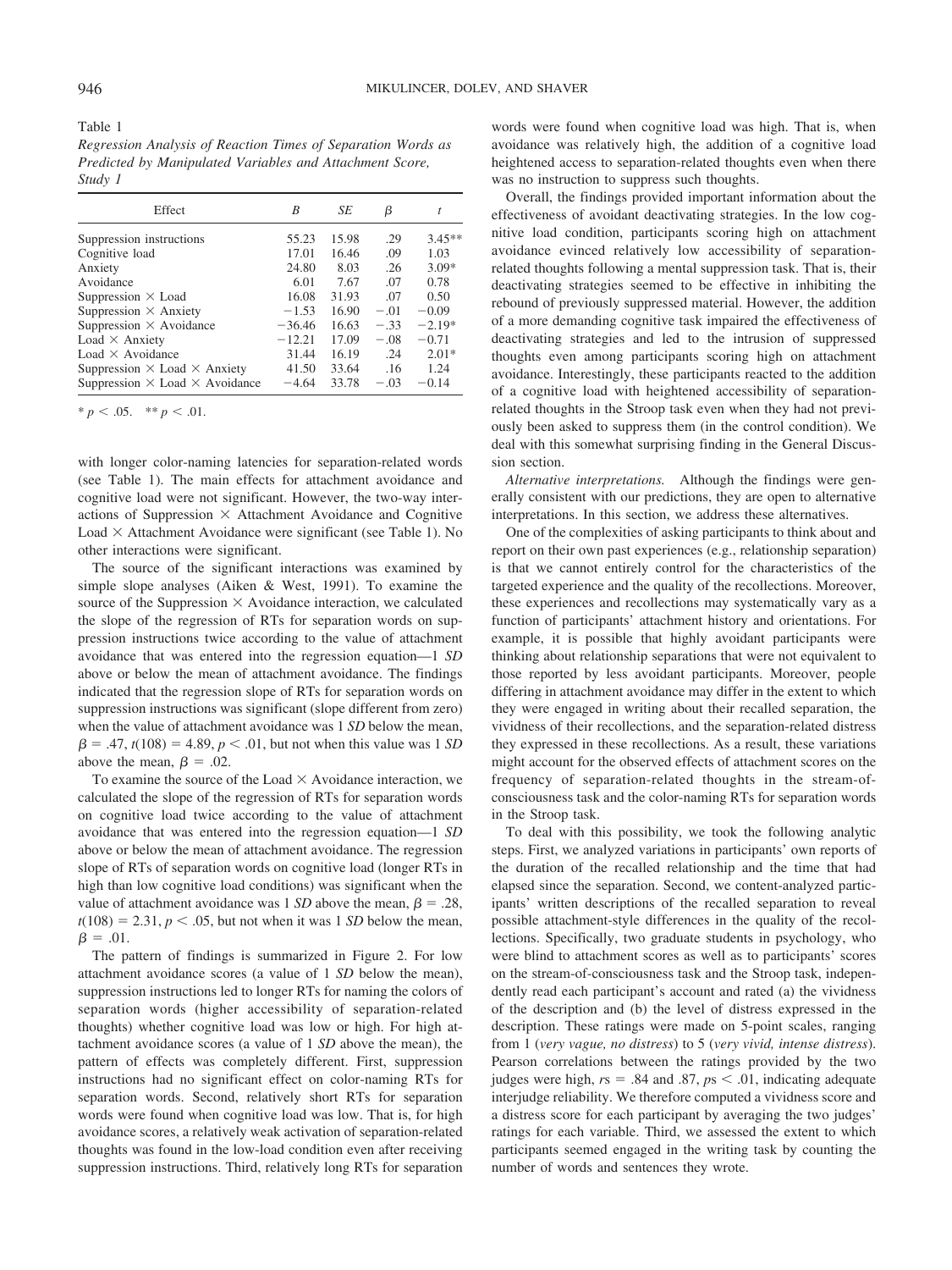

*Figure 2.* Predicted values of color-naming reaction times (RTs) for separation words according to suppression instructions, cognitive load, and attachment avoidance. High Avoid  $= 1$  *SD* above the attachment-avoidance mean; Low Avoid  $= 1$  *SD* below the mean.

Pearson correlations revealed that the two attachment scores were not significantly associated with relationship duration, time since separation, vividness of the recollection, distress expressed in the recollection, or number of words and sentences participants wrote,  $r_s < .08$ . Furthermore, ANOVAs revealed no significant differences between experimental conditions in any of these variables,  $Fs < 1$ . Finally, including each of these variables as a covariate in the regression analyses of the main study variables did not appreciably change the reported findings. We therefore conclude that the observed effects of attachment avoidance on the frequency of separation-related thoughts and color-naming RTs of separation words cannot be credibly explained by variations in relationship duration, time since separation, vividness of the recollection, distress expressed in the recollection, or length of the description.4 Of course, although these findings help us to reject the main alternative explanations, there might be unmeasured characteristics of the targeted relationship and recalled separation that are relevant to explaining the findings. Future research should assess these characteristics in detail.

The finding that avoidant participants exhibited increased accessibility of separation-related thoughts under high cognitive load is also open to an alternative explanation. Specifically, this finding may be due to a priming effect of the Stroop stimuli themselves. In other words, avoidant participants might have experienced activation of general separation concerns upon seeing the Stroop task separation words in the high-load condition rather than experiencing a rebound of the separation-related thoughts they had suppressed during the stream-of-consciousness task. This explanation can particularly account for the unexpected finding that highly avoidant participants evinced higher accessibility of separationrelated thoughts than less avoidant participants in the control/highload condition, when they had not previously been asked to engage in mental suppression.

To evaluate this possibility, we ran an additional group of participants (34 Israeli undergraduates, 25 women and 9 men ranging in age from 19 to 32 years,  $mdn = 22$  years) in a condition that was similar to the original control/high cognitive load condition, but in which the participants were not asked first to think about a relationship separation. Specifically, these new participants, who had completed the ECR Scale in a prior session, were asked to think about and report on a neutral episode (going to a drugstore), complete the 5-min stream-of-consciousness task without any suppression instructions, and perform the Stroop task under high cognitive load. (The entire procedure was identical to that described in the *Method* section). In this new condition, we assumed that no spontaneous suppression of separation-related thoughts preceded the Stroop task, because there was no specific or salient incident to suppress. Therefore, if the observed avoidant persons' heightened accessibility to separation-related thoughts in the Stroop task was due to a rebound of previously suppressed thoughts, it should not occur in the new condition.

To test this idea, we contrasted the new condition with the earlier control/high-load condition in which participants had been asked first to think about a relationship separation. Specifically, we conducted a hierarchical regression analysis of RTs for color naming of separation words (with RTs of neutral and negative words controlled as covariates) with condition (a dummy variable contrasting the two targeted conditions), attachment avoidance, and their interaction as the predictors. The results for the analysis as a whole were significant,  $F(3, 58) = 3.63$ ,  $p < .01$ ,  $R^2 = .15$ . There were no significant main effects for condition and attachment avoidance. However, the interaction of condition and avoidance was significant,  $\beta = .57$ ,  $t(58) = 3.02$ ,  $p < .01$ . Whereas the slope of the regression of RTs for separation words on avoidance was significant when participants were asked to think about a relationship breakup,  $\beta = .40$ ,  $t(58) = 3.25$ ,  $p < .01$ , it was not significant when participants were asked to think about a neutral,

<sup>4</sup> The findings were replicated in Study 2.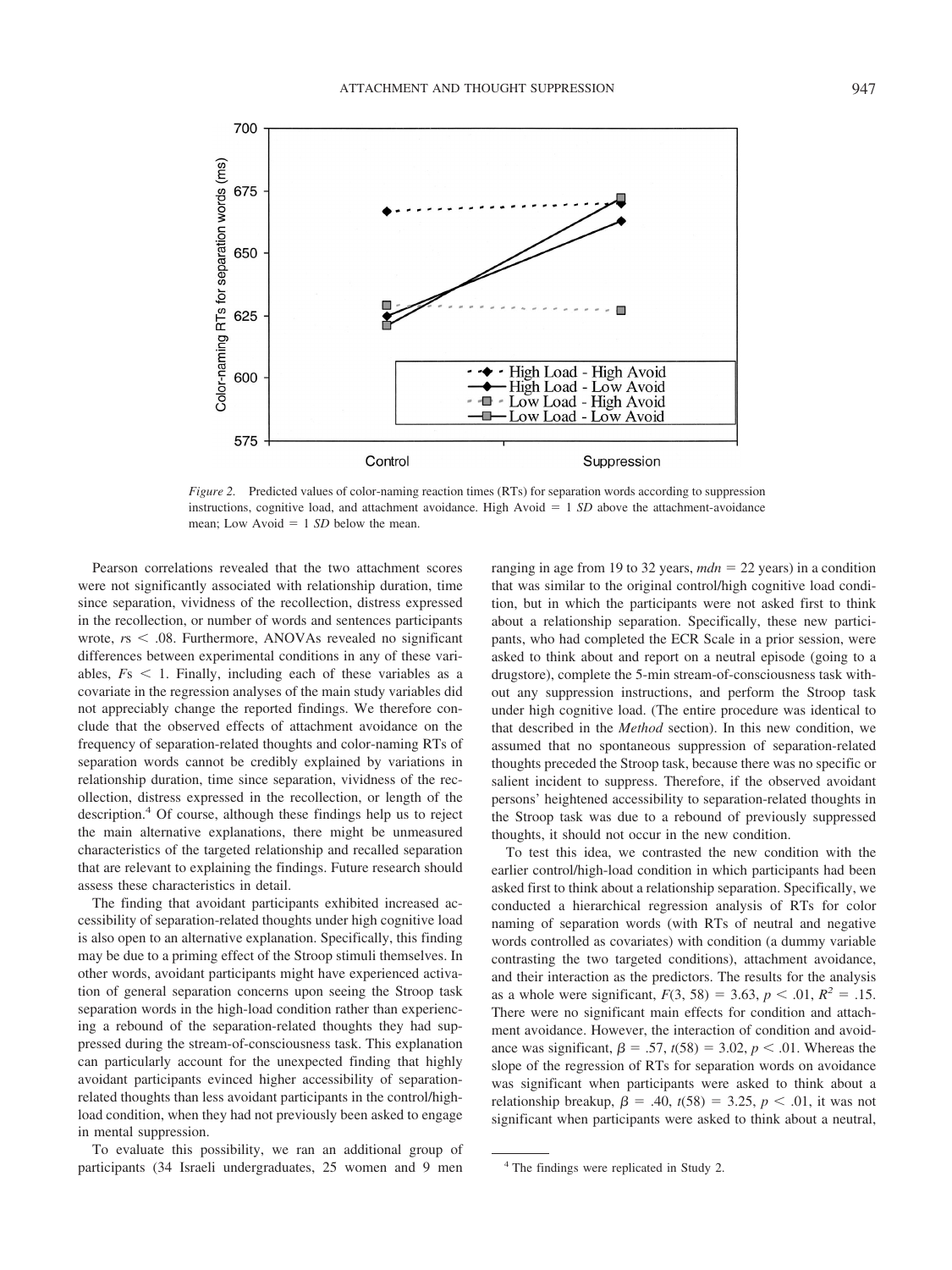nonrelationship issue,  $\beta = -.08$ . This finding indicates that avoidant persons' heightened accessibility to separation-related thoughts in high-load conditions cannot be explained by a mere priming effect caused by the Stroop stimuli.

### Study 2

Study 2 was designed to examine the self-image implications for avoidant individuals of failed deactivating strategies. Specifically, we asked whether introduction of a high cognitive load following suppression of separation-related thoughts would heighten avoidant participants' access to negative self-traits and make their usual emphasis on positive self-traits more difficult. In this study, we assessed participants' attachment styles, manipulated three variables in a between-subjects  $2 \times 2 \times 2$  design—suppression instructions (yes, no), cognitive load (high, low), and type of targeted thoughts (separation, neutral)—and then measured the accessibility of negative and positive self-traits in a Stroop task.

The type of targeted thoughts was manipulated by asking participants to recall either a painful separation episode (as in Study 1) or a more neutral experience (the last time they were in a drugstore) and then asking them to suppress or not to suppress thoughts about the recalled episode. We manipulated this variable to test the hypothesis that the collapse of avoidant defenses under high cognitive load would heighten the mental accessibility of negative self-traits and reduce the accessibility of positive selftraits mainly when this collapse facilitated the rebound of suppressed thoughts about a painful attachment-related experience (separation-related thoughts). Memories of a painful separation experience are likely to have important implications for a person's self-concept (Bowlby, 1973), because they are often associated with thoughts of feeling rejected, unworthy, and vulnerable. In contrast, the rebound of more neutral thoughts about visiting a drug store has no important implications for one's self-image and should not generally activate negative self-representations following the collapse of avoidant defenses.

The study consisted of two sessions. In the first session, participants were asked to complete the ECR Scales and generate five positively valued self-descriptive traits and five negatively valued self-descriptive traits. In the second session, they were asked to recall either a painful breakup with a romantic partner or a more neutral experience (being at a drugstore) and to perform a 5-min stream-of-consciousness task. In this task, they were randomly assigned to one of two conditions (suppression, control), which determined whether they were instructed to suppress thoughts about the just-recalled episode. All participants then performed a 256-trial Stroop task, while at the same time carrying out a relatively easy or relatively demanding cognitive task (the cognitive load manipulation).

The words in the Stroop task came from one of four categories: negative self-traits, positive self-traits, self-irrelevant negative traits, and self-irrelevant positive traits. The self-relevant traits were taken from the ones supplied by the participant in the first session of the study. The self-irrelevant traits were taken from the lists of traits that other participants generated in the first session, with the stipulation that they not be semantically similar to the traits generated by the participant under consideration. The selfirrelevant traits were included to control for nonspecific effects of cognitive load and mental suppression.

In the data analyses, we examined the effects of attachment orientation (avoidance, anxiety), type of targeted thoughts (separation, neutral), suppression or control instructions, and cognitive load on the implicit activation or accessibility of self-relevant traits in the Stroop task. The main dependent variables were the mean color-naming RTs for negative and positive self-traits. We predicted that highly avoidant participants, as compared with less avoidant persons, would show lower accessibility of negative self-traits and higher accessibility of positive self-traits in most of the experimental conditions, which would be compatible with the typically observed defensive maintenance of a positive self-image (Mikulincer, 1995, 1998). We also expected, however, that highly avoidant persons would show an increase in the accessibility of negative self-traits and a reduction in the accessibility of positive self-traits when they had suppressed separation-related thoughts and then performed the Stroop task under a high cognitive load. In this case, we expected the addition of a cognitive load to impair the suppression of separation-related thoughts, which, in turn, would hinder avoidant persons' defensive maintenance of a positive self-image.

## *Method*

*Participants.* The sample consisted of 200 Israeli undergraduates (138 women and 62 men, ranging in age from 18 to 35 years,  $Mdn = 22$  years), who volunteered to participate in the study. They were randomly assigned to eight experimental conditions, with 25 participants in each. Additional participants who were run through the procedure but whose data were not used in the analyses included 4 who were unable to recall an unwanted breakup of a romantic relationship and 2 who did not achieve 95% accuracy in the Stroop task.

*Materials and procedure.* The study was run in two sessions. The first session was conducted during a regular class period, at which time participants performed two tasks. First, they completed a Hebrew version of the ECR scale (see Study 1). In this sample, Cronbach alpha coefficients were high for the 18 anxiety items (.88) and the 18 avoidance items (.89), so two scores were computed by averaging items on each subscale. As in Study 1, the two attachment scores were not significantly correlated,  $r(198) = -.09$ . Statistical analyses revealed no significant differences between experimental conditions on the two attachment scores. Second, participants were asked to describe themselves by providing qualities or traits that accurately characterized their personality. Specifically, they were asked to provide 5 positively valued self-descriptive traits and 5 negatively valued selfdescriptive traits. No participant seemed to have trouble providing the requested 10 traits.<sup>5</sup>

Another research assistant, who was blind to participants' attachment scores, conducted the second session 2 to 3 weeks later. This session was conducted on an individual basis and was presented as a study of social cognition. The materials and procedure of this session were similar to those of Study 1.

After receiving general instructions, participants were randomly assigned to one of two conditions, which determined the type of personal experience they were asked to recall (separation, neutral). In the separation condition, participants were asked to remember a painful, unwanted

<sup>5</sup> Two judges (graduate students in psychology) independently read the traits generated by participants and were asked to decide whether each of the traits was semantically related to relationship separation (e.g., lonely, alone, single, distant, independent, self-reliant). This procedure revealed that only 17 participants generated traits that were relevant to the separation category (one trait per participant). The distribution of these traits across participants was not significantly associated with participants' attachment scores or their assignment to experimental conditions.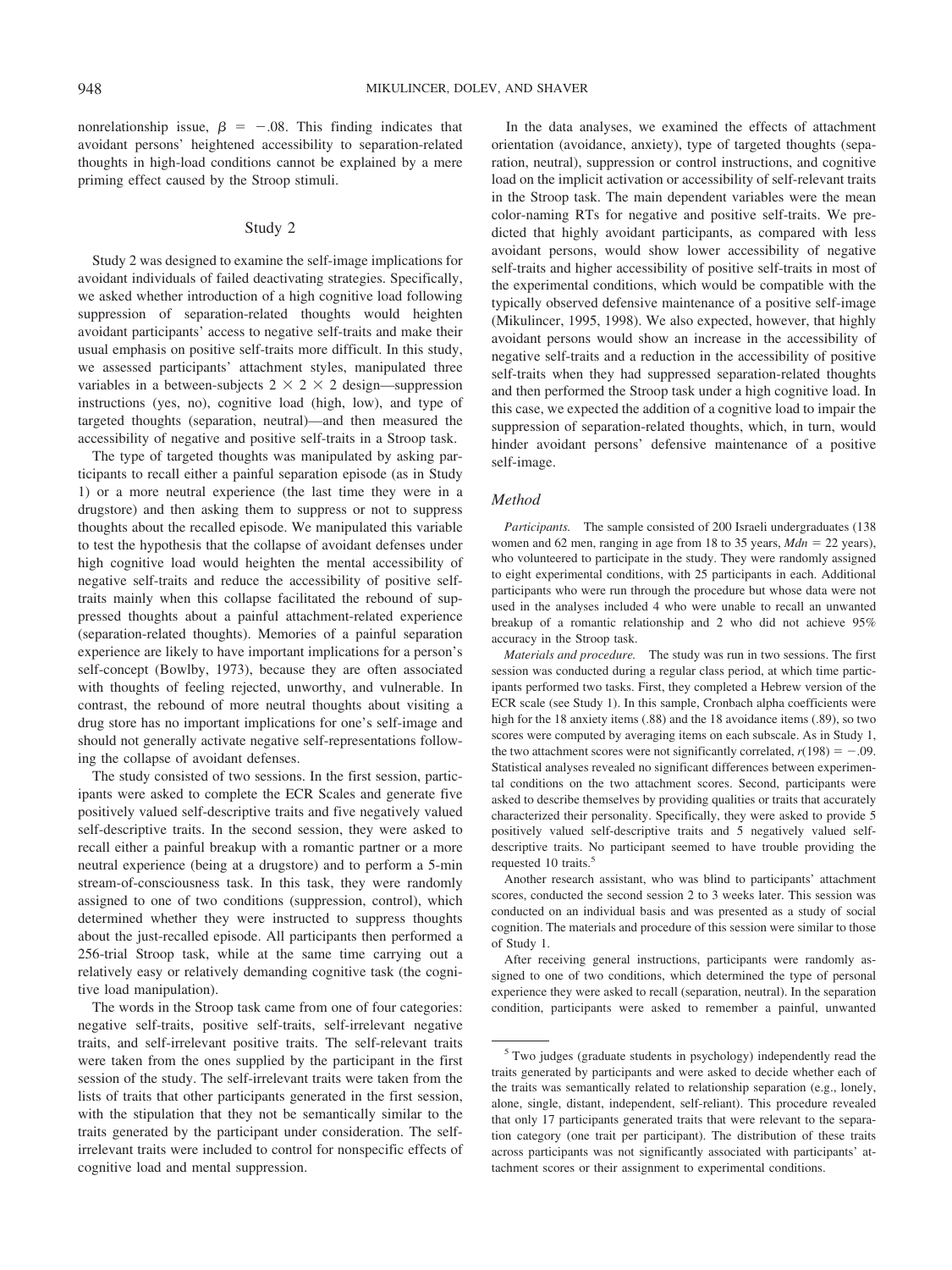breakup of a meaningful romantic relationship during recent years. In the neutral condition, participants were asked to remember the last time they went to a drugstore. In both conditions, participants were instructed to write a brief description of the remembered episode. All participants then performed the 5-min stream-of-consciousness task described in Study 1 after being randomly assigned to one of two conditions that determined the instructions they received (suppression, control). The instructions given to participants were identical to those described in connection with Study 1. All participants were asked to place a checkmark in the margin of their stream-of-consciousness report every time they explicitly thought about the recalled episode (separation, neutral).

At the end of the 5-min period, all participants were instructed to begin a computerized 256-trial Stroop task. The instructions, materials, and procedure were similar to those of Study 1. In Study 2, the targets were 16 Hebrew words, each displayed in one of four colors (red, blue, green, or yellow). Each combination of 1 of the 16 target words and one of the four colors was shown four times, resulting in 16 presentations of each target word in a total of 256 trials (16  $\times$  16).

The set of 16 target words was different for each participant and was constructed on the basis of the traits he or she generated in the first session. This set consisted of four categories: (a) positive self-traits (four positive traits provided by the participant 2 to 3 weeks earlier); (b) negative self-traits (four negative traits provided earlier by the participant); (c) self-irrelevant positive traits (four positive traits generated by other participants in the first session); and (d) self-irrelevant negative traits (four negative traits generated by other participants in the first session). As mentioned earlier, the self-irrelevant traits were ones that did not overlap semantically with a particular participant's self-traits.

During the Stroop task, participants were further divided randomly into two conditions according to the cognitive load that was superimposed on the Stroop task (high, low). The cognitive load manipulation was identical to that described in Study 1 (to hold in memory either a 7-digit or a 1-digit number). As in Study 1, participants had no problem repeating and memorizing their assigned number, and there was not a significant difference in color-naming accuracy between the two load conditions. Following the Stroop task, all participants were debriefed and thanked.

### *Results and Discussion*

Data were analyzed by hierarchical regressions. As in Study 1, we excluded from the analyses interactive terms that were not relevant to our predictions. In this way, we reduced the number of terms included in the regressions and obtained an estimated power of .80 ( $\alpha$  = .05) for the analyses. In the first step of these regressions, we examined the main effects of targeted thoughts (a dummy variable in which we assigned a value of 1 to the separation condition and a value of 0 to the drugstore condition), suppression (the dummy variable described in Study 1), cognitive load (the dummy variable described in Study 1), attachment anxiety, and attachment avoidance. In the second step, we examined the two-way interactions between the three manipulated variables (targeted thoughts, suppression, and cognitive load) and between each of these variables and each attachment dimension (a total of nine interactive terms). In the third step, we examined the three-way interaction between the manipulated variables and between pairs of these variables and each attachment dimension (a total of seven interactions). In the fourth step, we examined the four-way interactions between the manipulated variables and each attachment dimension (a total of two interactions). All predictors were centered in relation to their mean.

*Thoughts during the stream-of-consciousness task.* The regression conducted on the number of checkmarks participants made to indicate that they had thought about the recalled episode during the stream-of-consciousness task indicated that the set of manipulated variables and attachment dimensions had a significant effect,  $F(23, 176) = 7.90$ ,  $p < .01$ ,  $R^2 = .34$ . This regression revealed a significant main effect for suppression instructions,  $\beta$  =  $-0.45$ ,  $t(194) = -7.74$ ,  $p < 0.01$ , with participants in the suppression condition reporting fewer instances than participants in the control condition of thinking about the recalled episode. The regression analysis also revealed significant main effects for type of targeted thoughts,  $\beta = .26$ ,  $t(194) = 4.49$ ,  $p < .01$ , and attachment anxiety,  $\beta = .25$ ,  $t(194) = 4.42$ ,  $p < .01$ . Participants who recalled a separation episode reported thinking about this event more frequently than participants who recalled a neutral episode. In addition, higher attachment anxiety was associated with more frequent thoughts about the recalled episode. The analysis also yielded significant two-way interactions for type of targeted thoughts and attachment anxiety,  $\beta = .45$ ,  $t(185) = 5.70$ ,  $p < .01$ , and type of targeted thoughts and attachment avoidance,  $\beta = -18$ ,  $t(185) = -2.34$ ,  $p < .05$ . No other interactions were significant.

An examination of the significant interactions revealed that the type of targeted thoughts significantly moderated the association between attachment anxiety and frequency of targeted thoughts. Simple-slope analyses conducted for the entire dataset according to Aiken and West's (1991) procedure revealed that attachment anxiety was significantly associated with higher frequency of thoughts when the value of targeted thoughts (0, 1) entered into the regression equation represented the recall of a separation,  $\beta = .51$ ,  $t(185) = 7.72$ ,  $p < .01$ , but not when this value represented the recall of a neutral episode,  $\beta = -.09$ . The type of targeted thoughts also significantly moderated the association between attachment avoidance and the frequency of targeted thoughts. Attachment avoidance was significantly associated with lower frequency of thoughts when the value of targeted thoughts entered into the regression equation represented the recall of a separation,  $\beta = -.17$ ,  $t(185) = -2.24$ ,  $p < .05$ , but not when this value represented the recall of a neutral episode,  $\beta = .09$ . These findings imply that both the excitatory effects of attachment anxiety and the inhibitory effects of attachment avoidance on thought occurrence were more notable when these thoughts concerned a painful separation episode rather than a neutral event.

*Stroop color-naming RTs.* For each person, color-naming RTs (for correct responses) were averaged according to type of target word (positive self-traits, negative self-traits, self-irrelevant positive traits, self-irrelevant negative traits). We then conducted the regressions on these averaged RTs. The analyses of RTs for self-irrelevant positive traits and self-irrelevant negative traits yielded no significant main effects or interactions.

The regression analysis of RTs for negative self-traits (with RTs for self-irrelevant negative traits statistically controlled) indicated that the set of manipulated variables and attachment dimensions had a significant effect,  $F(23, 176) = 4.13$ ,  $p < .01$ ,  $R^2 = .27$ . This regression yielded significant main effects for type of targeted thoughts and attachment anxiety (see Table 2). Participants who were asked to recall a separation episode exhibited longer colornaming RTs (higher accessibility) for negative self-traits than did participants who were asked to recall a neutral episode. This finding indicates that thinking about being rejected activated negative self-traits. In addition, higher attachment anxiety scores were associated with higher accessibility of negative self-traits. The regression analysis also revealed significant two-way interactions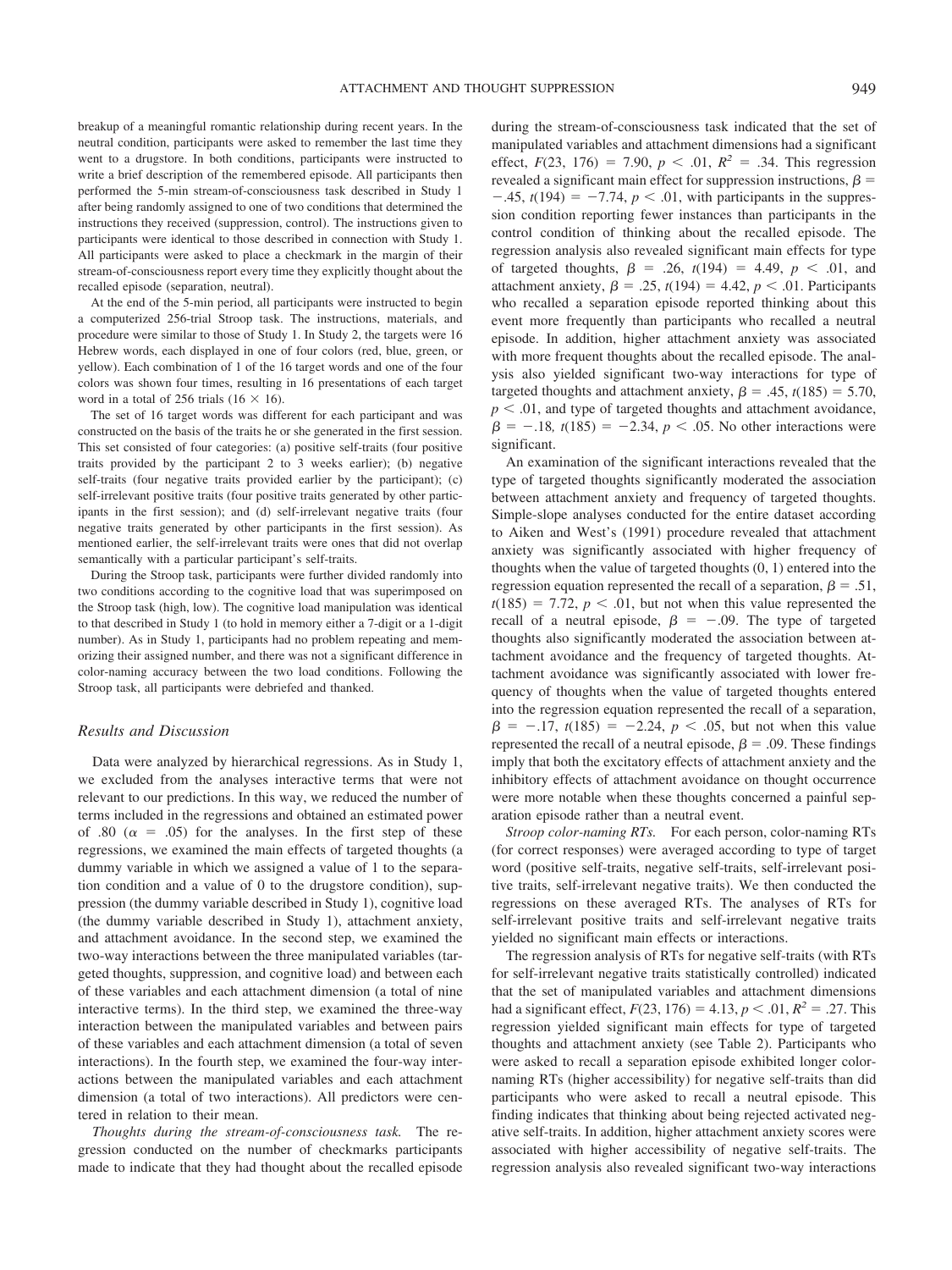Table 2

|                                               | RTs of negative self-traits |       |        |           | RTs of positive self-traits |       |        |          |
|-----------------------------------------------|-----------------------------|-------|--------|-----------|-----------------------------|-------|--------|----------|
| Effect                                        | B                           | SE    | β      | t         | B                           | SE    | β      | t        |
| Targeted thoughts (Thou)                      | 40.06                       | 13.29 | .20    | $3.01**$  | $-0.59$                     | 11.42 | $-.01$ | $-0.05$  |
| Suppression (Supp)                            | 15.58                       | 13.28 | .07    | 1.17      | 4.88                        | 11.40 | .03    | 0.43     |
| Cognitive load                                | 21.38                       | 13.29 | .13    | 1.65      | $-6.82$                     | 11.41 | $-.04$ | $-0.60$  |
| Anxiety (Anx)                                 | 27.02                       | 6.03  | .30    | $4.48**$  | 4.94                        | 5.18  | .07    | 0.95     |
| Avoidance (Avo)                               | $-6.25$                     | 5.96  | $-.07$ | $-1.09$   | 4.08                        | 5.13  | .06    | 0.80     |
| Thou $\times$ Supp                            | 20.53                       | 25.62 | .09    | 0.80      | 21.84                       | 23.09 | .11    | 0.95     |
| Thou $\times$ Load                            | 43.59                       | 25.52 | .19    | 1.71      | 3.52                        | 23.01 | .02    | 0.15     |
| $Supp \times$ Load                            | $-18.93$                    | 25.66 | $-.08$ | $-0.74$   | 10.48                       | 23.14 | .06    | 0.45     |
| Thou $\times$ Anx                             | 0.01                        | 11.73 | .01    | 0.01      | $-4.27$                     | 10.57 | $-.04$ | 0.40     |
| Thou $\times$ Avo                             | 31.32                       | 11.44 | .26    | $2.74**$  | 23.68                       | 10.32 | .24    | $2.29*$  |
| $Supp \times Any$                             | $-9.86$                     | 11.75 | $-.07$ | $-0.84$   | $-4.16$                     | 10.60 | $-.04$ | $-0.39$  |
| $Supp \times Avo$                             | 0.30                        | 11.52 | .01    | 0.03      | $-6.07$                     | 10.39 | $-.05$ | $-0.58$  |
| Load $\times$ Anx                             | $-14.81$                    | 11.74 | $-.11$ | $-1.34$   | $-7.51$                     | 10.58 | $-.08$ | $-0.71$  |
| Load $\times$ Avo                             | 37.19                       | 11.45 | .30    | $3.25***$ | $-16.21$                    | 10.32 | $-.16$ | $-1.57$  |
| Thou $\times$ Supp $\times$ Load              | $-77.66$                    | 50.92 | $-.25$ | $-1.53$   | $-33.18$                    | 46.31 | $-.14$ | $-0.72$  |
| Thou $\times$ Supp $\times$ Anx               | $-26.21$                    | 23.24 | $-.15$ | $-1.13$   | 32.29                       | 21.14 | .23    | 1.53     |
| Thou $\times$ Supp $\times$ Avo               | $-35.33$                    | 22.59 | $-.19$ | $-1.56$   | $-18.86$                    | 20.55 | $-.13$ | $-0.92$  |
| Thou $\times$ Load $\times$ Anx               | 1.67                        | 23.29 | .01    | 0.07      | 16.67                       | 21.19 | .12    | 0.79     |
| Thou $\times$ Load $\times$ Avo               | 71.33                       | 22.40 | .43    | $3.18**$  | $-45.73$                    | 20.38 | $-.35$ | $-2.24*$ |
| $Supp \times$ Load $\times$ Anx               | 3.39                        | 23.31 | .02    | 0.15      | 25.76                       | 21.21 | .18    | 1.22     |
| $Supp \times$ Load $\times$ Avo               | $-25.31$                    | 22.61 | $-.14$ | $-1.12$   | $-35.10$                    | 20.57 | $-.23$ | $-1.71$  |
| Thou $\times$ Sunn $\times$ Load $\times$ Any | $-28.54$                    | 46.78 | $-11$  | $-0.61$   | $-48.67$                    | 4262  | – 24   | $-114$   |

45.34

 $-.23$ 

 $-0.61$   $-48.67$ <br> $-1.29$   $-14.79$ 

 $-1.29$ 

 $-48.67$ 

*Analysis of Reaction Times (RTs) of Separation Words as Predicted by Manipulated Variables and Attachment Scores, Study 2*

 $* p < .05.$  \*\*  $p < .01.$ 

Thou  $\times$  Supp  $\times$  Load  $\times$  Avo

Thou  $\times$  Supp  $\times$  Load  $\times$  Anx -28.54<br>Thou  $\times$  Supp  $\times$  Load  $\times$  Avo -58.71

for type of targeted thoughts and attachment avoidance and for cognitive load and attachment avoidance as well as a significant three-way interaction for type of targeted thoughts, cognitive load, and attachment avoidance (see Table 2). No other effects were significant.

Simple slope analyses conducted for the entire dataset according to Aiken and West's (1991) method revealed different slopes for the regression of color-naming RTs of negative self-traits on attachment avoidance depending on the values of targeted thoughts (0, 1) and cognitive load (0, 1) entered into the regression equation. A significant inverse association between attachment avoidance and RTs for negative self-traits was found when these values represented a neutral episode and a low load,  $\beta = -.28, t(178) =$  $-2.33, p < .05$ , a neutral episode and a high load,  $\beta = -.32$ ,  $t(178) = -2.41$ ,  $p < .05$ , and a separation episode and a low load,  $\beta = -0.27$ ,  $t(178) = -2.14$ ,  $p < 0.05$ . In all these conditions, higher attachment avoidance was associated with less accessibility of negative self-traits. However, when the values of the manipulated variables entered into the equation represented the recall of a separation episode and a high cognitive load, avoidance was significantly associated with longer color-naming RTs (higher accessibility) for negative self-traits,  $\beta = .49$ ,  $t(178) = 4.16$ ,  $p < .01$ . This positive slope indicated a collapse of avoidant defenses when the cognitive load was high.

As can be seen in Figure 3, when the value of attachment avoidance was low (1 *SD* below the mean), color-naming RTs for negative self-related traits were not affected by targeted thoughts and cognitive load. However, when the value of attachment avoidance was high (1 *SD* above the mean), recalling a separation episode (as compared with recall of a neutral episode) led to longer color-naming RTs (higher activation) for negative self-related traits under high but not low cognitive load.

 $-.07$ 

41.30

 $-0.36$ 

The regression analysis conducted on color-naming RTs for positive self-traits (with RTs for self-irrelevant positive traits statistically controlled) indicated that the contribution of the set of manipulated variables and attachment dimensions was not significant,  $F(23, 176) = 1.23$ ,  $p = .22$ ,  $R^2 = .11$ . However, as can be seen in Table 2, this regression yielded a significant two-way interaction between type of targeted thought and attachment avoidance and a significant three-way interaction for type of thought, cognitive load, and attachment avoidance.

Simple slope analyses conducted for the entire dataset according to Aiken and West's (1991) method revealed different slopes for the regression of color-naming RTs associated with positive selftraits on attachment avoidance depending on the values of targeted thoughts  $(0, 1)$  and cognitive load  $(0, 1)$ . A significant positive association between attachment avoidance and RTs for positive self-traits was found when these values represented the recall of a separation episode and a low-load cognitive load,  $\beta = .41$ ,  $t(178) = 2.98$ ,  $p < .01$ . With other values of recalled episode and cognitive load, however, no significant association was found between attachment avoidance and RTs for positive self-traits, betas ranged from  $-.04$  to  $-.14$ .

As can be seen in Figure 4, when the value of attachment avoidance was low (1 *SD* below the mean), no notable variation in the accessibility of positive self-traits was found across the various experimental conditions. However, when the value of attachment avoidance was high (1 *SD* above the mean), recall of a separation episode led to heightened accessibility of positive self-traits while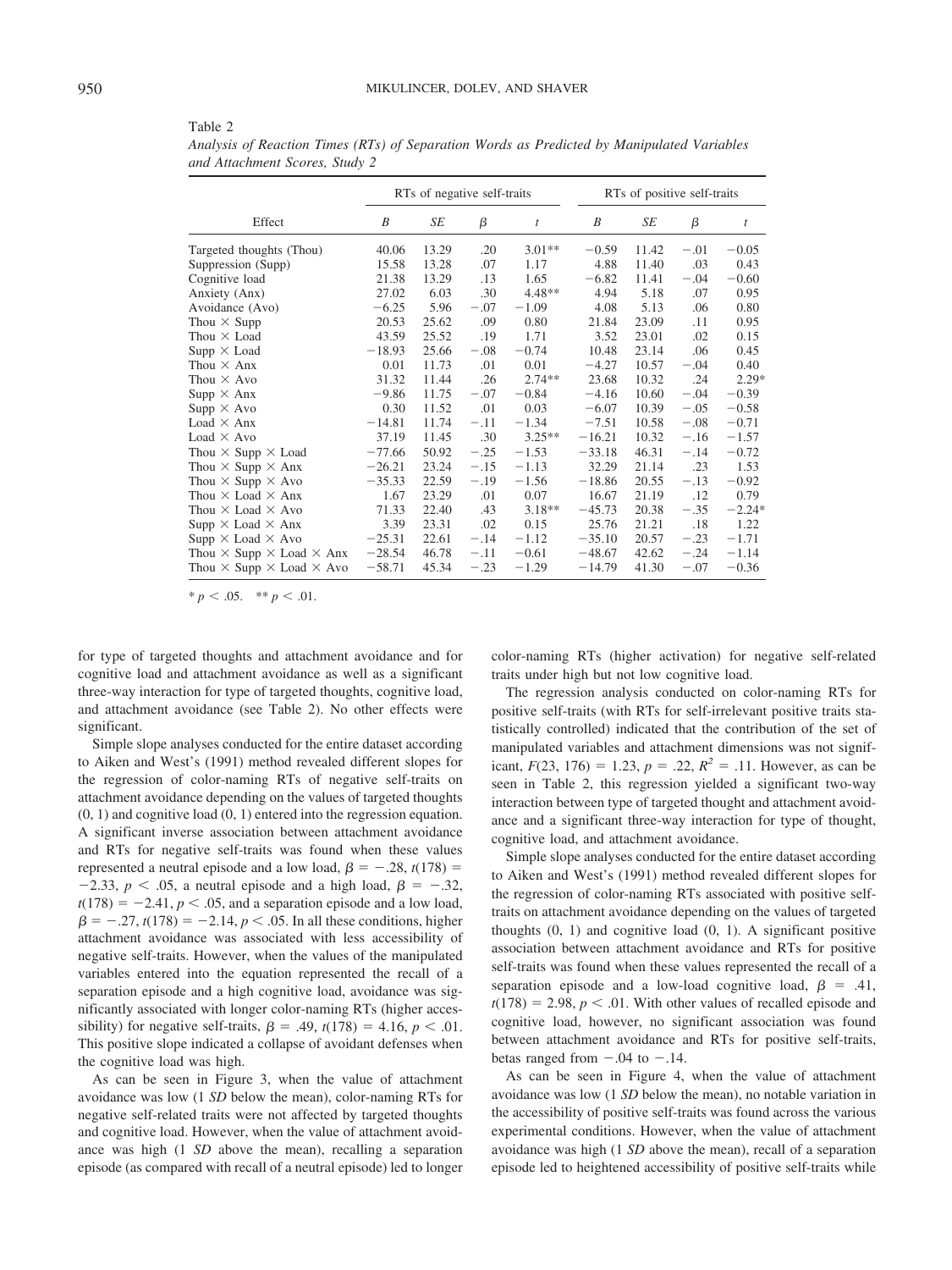

*Figure 3.* Predicted values of color-naming reaction times (RTs) for negative self-traits according to type of targeted thoughts, cognitive load, and attachment avoidance. High Avoid = 1 *SD* above the attachmentavoidance mean; Low Avoid  $= 1$  *SD* below the mean.

performing the Stroop task under low cognitive load. This reaction was notably weakened when cognitive load was high.

*Conclusions.* The observed findings supported our predictions. Whereas participants scoring high on attachment avoidance evinced relatively low accessibility of negative self-traits when cognitive load was low, they exhibited heightened access to these traits when asked to recall a relationship separation and perform the Stroop task under high cognitive load. Importantly, this heightened accessibility of negative self-traits was limited to conditions in which participants recalled a separation episode; it was not observed when they recalled a neutral episode. This finding implies that cognitive load by itself does not lead avoidant persons to react with heightened mental accessibility to negative self-traits; rather, this effect depends on the activation of separation-related thoughts.

One finding did not conform to our predictions: When participants were asked to recall a relationship breakup and perform the Stroop task under high cognitive load, attachment avoidance was



*Figure 4.* Predicted values of color-naming reaction times (RTs) for positive self-traits according to type of targeted thoughts, cognitive load, and attachment avoidance. High Avoid  $= 1$  *SD* above the attachmentavoidance mean; Low Avoid  $= 1 SD$  below the mean.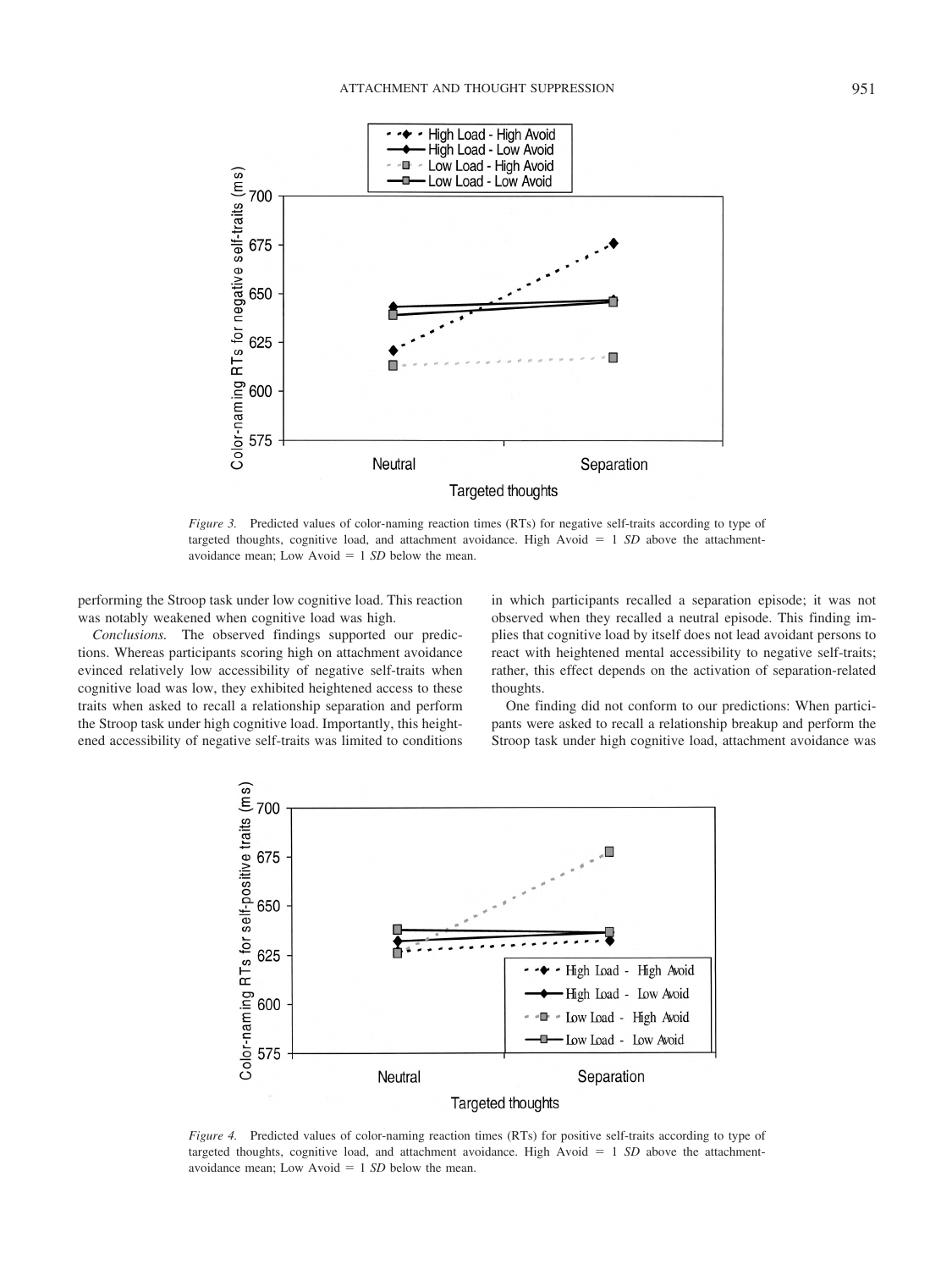associated with higher accessibility of negative self-traits regardless of the presence or absence of suppression instructions. That is, the mere recall of a painful separation was associated with the heightening of avoidant individuals' negative self-traits when cognitive load was high. This finding resembles the pattern of response observed in Study 1: When cognitive load was high, participants scoring high on attachment avoidance showed heightened accessibility to separation-related thoughts in both control and suppression conditions.

In this context, it is important to note the lack of significant effects of the suppression instructions, which are at odds with the significant effects observed in Study 1, in which we obtained standard thought-suppression rebound effects in participants scoring low on attachment avoidance. This discrepancy might have resulted from differences in the dependent measures in the two studies. In Study 1, participants were asked to suppress separationrelated thoughts, and color-naming RTs for separation words were assessed in the Stroop task. There, we expected that the rebound of the suppressed separation-related thoughts would be directly manifested in the color-naming RTs for separation words among participants who do not chronically try to block access to separation-related thoughts (i.e., people low on avoidance). In Study 2, we assessed the effects of instructions to suppress separation-related thoughts on color-naming RTs for self-traits. In this case, the rebound of the suppressed thoughts should not have been directly manifested in color-naming RTs for self-traits unless it automatically spread to the person's self-representation in memory. This seems to have been the case for participants scoring high on avoidance when they were working under a high cognitive load. However, as observed in the two studies, these participants showed heightened accessibility of both separation-related thoughts and negative self-traits regardless of the presence or absence of suppression instructions. In other words, explicit suppression instructions seemed irrelevant for this group, suggesting that they were operating under self-initiated suppression instructions at all times. We deal with this conclusion in the General Discussion.

Interestingly, the debilitating effect of cognitive load on avoidant individuals' deactivating strategies was also observed in color-naming RTs associated with positive self-traits. When cognitive load was low, avoidant individuals reacted to the recall of a painful separation with relatively high availability of positive self-traits—a manifestation of their defensive tendency to inflate their self-image when threatened (Mikulincer, 1998). However, the addition of cognitive load weakened the activation of positive self-traits and interfered with avoidant individuals' tendency to represent themselves positively at an implicit level.

# General Discussion

Together, the two studies provide important information about the mental processes of people who score high on attachmentrelated avoidance. The findings indicate that avoidance is associated with an ability to prevent unwanted reactivation of previously suppressed thoughts about a painful separation. However, they also show that this ability is impaired when the mental resources needed to maintain thought suppression are taxed by a high cognitive load. When cognitively taxed, avoidant individuals are unable to block the rebound of suppressed separation-related thoughts, which allows negative self-representations to become more available in memory. That is, the collapse of avoidant defenses under high cognitive load seems to be associated with a spread of activation from unwanted attachment-related thoughts to negative self-representations. Our findings advance our understanding of the psychological costs and benefits of deactivating strategies, delineating some of the cases in which these strategies are effective in regulating distress, cases in which these strategies are disrupted, and the negative impact of disrupted defenses on avoidant people's implicit self-views.

The findings of Study 1 replicate and extend Fraley and Shaver's (1997) findings concerning the ability of avoidant individuals to suppress painful attachment-related thoughts. When our experimental conditions did not tax participants' cognitive resources, we obtained findings similar to those reported by Fraley and Shaver: Whereas participants scoring low on attachment avoidance who were asked to suppress thoughts about a painful separation exhibited a subsequent rebound of these thoughts, participants scoring high on avoidance evinced little rebound. However, whereas Fraley and Shaver documented this blockage of suppressed thoughts only in participants' stream of consciousness (and in their skinconductance responses), we observed it at an implicit, preconscious level (interference with color-naming responses). Our findings therefore extend Fraley and Shaver's results and indicate that avoidant individuals are able to inhibit preconscious activation of previously suppressed attachment-related thoughts and prevent these thoughts from interfering with information processing.

Our findings also add considerably to those of Fraley and Shaver (1997) by identifying some of the constraints on avoidant thought suppression. Whereas people who scored high on avoidance showed little rebound of previously suppressed separationrelated thoughts when the cognitive load was low, they exhibited relatively high accessibility of these thoughts when the cognitive load was high. That is, the imposition of an effortful cognitive task impaired avoidant individuals' ability to block the reactivation of suppressed thoughts, causing their color-naming performance in the Stroop task to worsen because of the resurgence of these thoughts. The findings clearly indicate that the deactivating strategies used mainly by avoidant people are effective only when cognitive resources are not strained, making thought suppression possible.

The observed effect of cognitive load corresponds well with the results of previous studies of thought suppression, which have documented stronger rebound of previously suppressed thoughts under high rather than low cognitive load conditions (see Wenzlaff & Wegner, 2000, for a review). This effect is also in line with Mikulincer et al.'s (2000) finding that a high cognitive load impaired avoidant individuals' ability to inhibit attachment-related worries following the priming of threat-related cues. At a conceptual level, our findings support Mikulincer and Shaver's (2003) hypothesis that deactivating strategies are associated with a failure to suppress distress-eliciting thoughts during prolonged, highly demanding stressful experiences, which we assume to be both cognitively and emotionally taxing. Although avoidant people often display adequate levels of psychological adjustment and well-being in daily life, they exhibit relatively poor coping and high levels of distress in severely and persistently stressful situations. It is likely that these stressful situations impose harsh demands on the psychological resources, which in turn impair the functioning of avoidant defenses, allow the resurgence of suppressed and troubling or unresolved experiences, and thereby shatter emotional equanimity.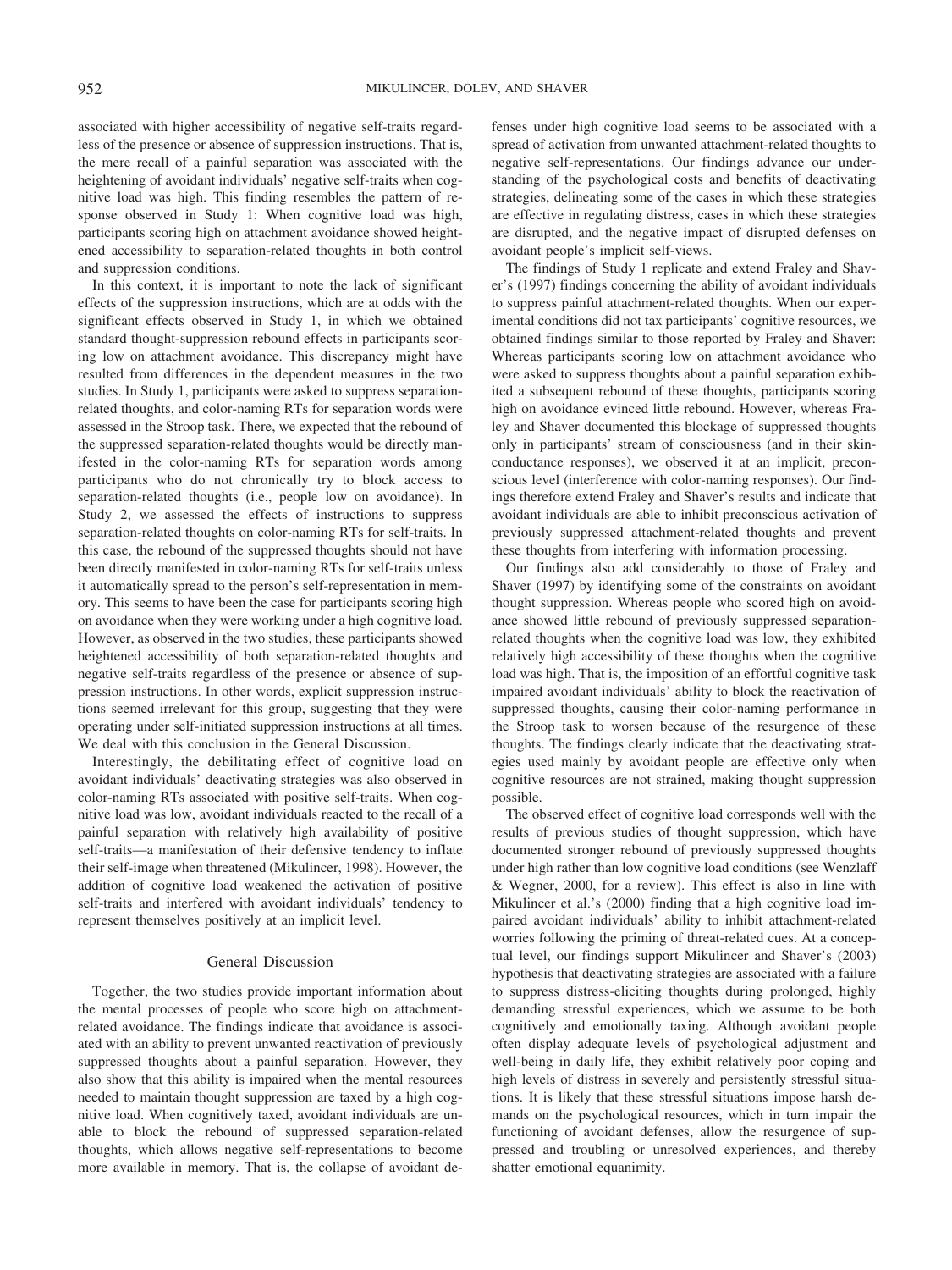The findings allow us to see some of the psychological costs of deactivating strategies. As shown in Study 2, the addition of a cognitive load led to an impairment of avoidant participants' ability to maintain a defensively positive implicit self-image. Under low cognitive load, our findings indicated that avoidant individuals maintain a defensively positive self-image in reaction to the recall of a painful separation. Specifically, they showed lower accessibility of negative self-traits and higher accessibility of positive self-traits than participants who scored low on avoidance. However, in the present study this defensive stance was seriously damaged by the addition of a cognitive load, which resulted in avoidant participants displaying higher accessibility to negative self-traits than less avoidant ones. Moreover, they exhibited no enhanced access to positive self-traits. That is, the high cognitive load caused avoidant participants to react to the recall of a painful separation with a more negative implicit self-image. Notably, this pattern of responses was not observed among nonavoidant participants, who showed a moderately positive, quite stable pattern of accessible self-representations across all experimental conditions. This allows us to be more confident about portraying the avoidant attachment as truly defensive—that is, as a set of strategies aimed at suppressing negative attachment-related experiences and propping up a threatened self-image, a set of strategies that collapses under high cognitive load. Assuming that the cognitive load we imposed was not nearly as heavy as what might occur under real-life stressful conditions, the vulnerability of avoidant defenses deserves highlighting.

Why did the addition of a cognitive load not cause people scoring low on avoidance to react to the recall of a painful separation with heightened access to negative self-representations? We believe this is because nonavoidant (i.e., more secure) people do not have to suppress negative self-relevant thoughts, but instead can integrate them into their working self-concept (Mikulincer, 1995). Not having to create a facade of extreme autonomy and self-worth, because they have generally been accepted by their attachment figures, they are free to look at themselves fairly realistically (i.e., moderately positively). In fact, nonavoidant participants in Study 2 displayed a moderately positive, quite stable pattern of accessible self-representations under conditions of low and high cognitive load.

The secure strategy of processing information about oneself and one's close relationships allows for the integration of distressing material within the working self-concept and the maintenance of a relatively stable, resilient self-image under cognitively and emotionally taxing conditions (Mikulincer & Shaver, 2004). In contrast, the tendency of avoidant people to suppress distressing thoughts leaves them vulnerable to a rebound of this material whenever environmental demands draw cognitive resources away from thought suppression. As a result, thought suppression not only masks an avoidant person's vulnerable self-image, it ironically makes the person more vulnerable to spreading and intensifying activation of implicit and explicit unwanted thoughts when psychological resources are taxed. This discovery suggests that it would be worthwhile, when working clinically with avoidant individuals, to help them deal with their distressing experiences less defensively and integrate them more completely with other thoughts and memories to reduce the danger of being overwhelmed by this material under conditions of high cognitive and emotional load.

The vulnerability of avoidant defenses is also evident in an unexpected finding that recurred in both of our studies: High cognitive load was found to interfere with avoidant participants' deactivating strategies even when the participants were not explicitly instructed to suppress separation-related thoughts (i.e., in the control conditions). That is, the addition of a cognitive load heightened avoidant participants' access to separation-related thoughts and negative self-representations in both the suppression and control conditions. We believe we know why this might have happened.

Whereas participants who scored low on avoidance reported lower incidence of separation-related thoughts in the suppression than in the control condition, avoidant participants reported a relatively low incidence of these thoughts in both conditions, whether or not they were explicitly asked to suppress such thoughts. That is, even in the control condition, highly avoidant persons spontaneously suppressed separation-related thoughts, which can account for the observed effect of high cognitive load in the control condition. The addition of a cognitive load presumably interfered with avoidant participants' spontaneous suppression of separation-related thoughts, which in turn was associated with the rebound of these thoughts and a consequent activation of negative self-representations during the Stroop task. As in the suppression condition, the heightened accessibility of these negative thoughts in the control condition seems to reflect an impairment of normally occurring deactivating strategies following the imposition of a cognitive load.

This line of reasoning fits well with Wenzlaff and Wegner's (2000) conclusion that "spontaneous suppression leads to the same type of paradoxical effect as does instructed suppression" (p. 72). In fact, previous studies have found spontaneous suppression of distressing thoughts and a subsequent rebound of this material in different samples, including individuals with a recent history of depression and women with eating disorders who were asked to play the role of someone without such a disorder (e.g., Smart & Wegner, 1999; Wenzlaff & Bates, 1998). Evidently, avoidant individuals tend to suppress separation-related thoughts even when they are not instructed to do so and therefore become susceptible, under high cognitive load, to the subsequent ironic intrusion of these thoughts, as well as an unwanted activation of negative self-representations.

This pattern of responses also fits with Mikulincer and Shaver's (2003) conceptualization of deactivating strategies. The goal of these strategies seems to be to encapsulate attachment- and threatrelated material into segregated mental structures with little access to information processing and consciousness. These strategies are automatically engaged when an avoidant person encounters information related to rejection, separation, or loss, and he or she is driven to suppress such thoughts even when no instructions to do so have been imposed from outside. However, this does not mean that deactivating defenses are circumscribed to thought suppression. In fact, these defenses seem to include selective attention or inattention, poor encoding of threat-related material, and cognitive reappraisal (Mikulincer & Shaver, 2003). Further research should examine the interplay between spontaneous thought suppression and other defensive strategies and determine whether and, if so, how these strategies compensate for the psychological costs of thought suppression.

We do not mean to imply that avoidant people exhibit a habitual, pervasive suppressive cognitive style regardless of the kinds of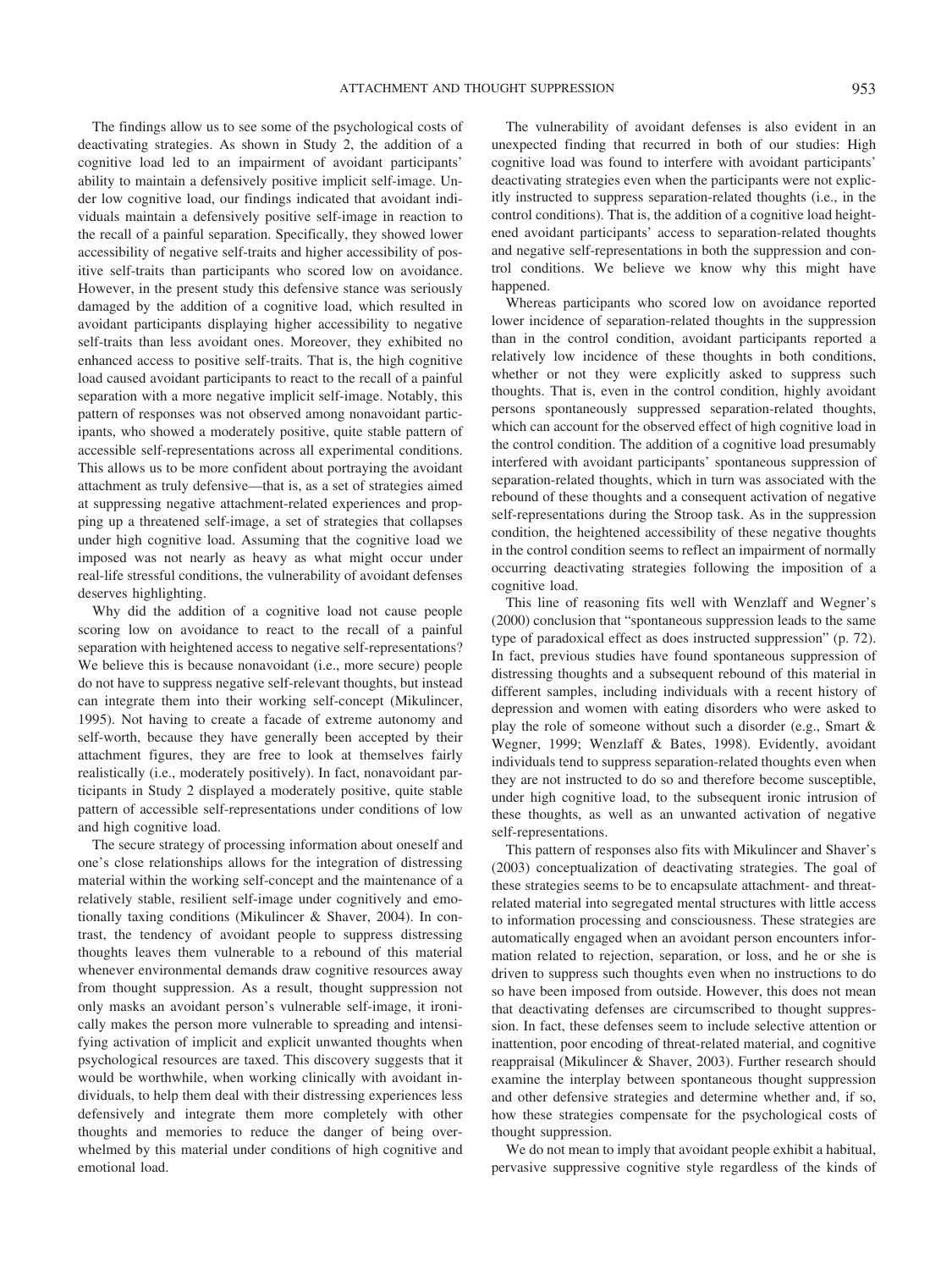material that seem to be spontaneously suppressed. As shown in Study 2, the tendency of avoidant persons to spontaneously suppress targeted thoughts during the stream-of-consciousness task was mainly observed when these thoughts dealt with a painful separation from a close relationship partner. No spontaneous suppression was noted when the targeted thoughts were affectively neutral and irrelevant to attachment-system activation. That is, avoidant people's spontaneous suppression cannot be viewed as a content-free cognitive style. Rather, it seems to be a fairly specific cognitive means of managing distress and preventing reactivation of the attachment system. Unfortunately, the current studies did not include a negative/nonattachment condition (e.g., asking participants to recall a failure in an important exam), and therefore, we do not know whether this spontaneous suppression is limited to attachment-related threats or can be also activated in response to attachment-unrelated threats. Further research should explore this issue to delineate the specificity and boundaries of avoidant persons' thought suppression. In this context, it is worth mentioning that Mikulincer, Gillath, and Shaver (2002) found that whereas the subliminal priming of an attachment-related threat (the word *separation*) slowed down avoidant people's access to their attachment figures' names, the subliminal priming of an attachment-unrelated threat (the word *failure*) did not.

The pattern of responses of highly avoidant people in our studies resembles that of what Wenzlaff, Rude, Taylor, Stultz, and Sweatt (2001) called "at-risk for depression" individuals (people with prior depressive episodes who are currently nondysphoric). Like our highly avoidant participants, at-risk individuals' mental suppression worked well under low cognitive load, and they displayed no unusual propensity for negative thinking (Wenzlaff et al., 2001). However, the introduction of a high cognitive load disrupted their effort to suppress negative thoughts, and they displayed a strong rebound of these thoughts in an embedded-word task. Wenzlaff et al. concluded "high levels of thought suppression may indicate that the individual has not resolved the negative patterns of thinking that contributed to the previous depressive episode. These patterns of negative thinking are apt to become evident when stress undermines mental control efforts" (pp. 448 – 449). A similar vulnerability seems to characterize avoidant people, who have not resolved the distress caused by frustrating interactions with rejecting attachment figures and are at risk for a collapse of defenses when high cognitive and emotional demands are encountered.

Although anxious attachment was not the main focus of our study, our findings provide important information about anxiously attached individuals' hyperactivating strategies. First, attachment anxiety was associated with more frequent thoughts about a painful separation during the stream-of-consciousness task even when participants were explicitly instructed to suppress these thoughts. Second, attachment anxiety was associated with higher implicit accessibility of separation-related thoughts and negative selfrepresentations in the Stroop task even when cognitive load was low.

Overall, anxiously attached participants seemed to have difficulty suppressing thoughts about a painful separation and instead retained high access to these thoughts and associated negative self-representations. This pattern of responses fits well with Mikulincer and Shaver's (2003) conceptualization of anxious persons' hyperactivating strategies, which seem designed to maintain the attachment system in a chronically activated state by exaggerating the appraisal of external threats, overemphasizing failed support from attachment figures, and intensifying the experience of distress. Our findings illustrated one specific distress-intensifying maneuver—maintaining free access to distress-eliciting thoughts even when this interfered with a cognitive task (Stroop color-naming).

Interestingly, this pattern of responses also resembles the cognitive reactions Wenzlaff et al. (2001) observed among currently depressed individuals, who failed to suppress negative thoughts even under low cognitive load conditions. This resemblance is not surprising, because attachment anxiety has been consistently associated with depression and similar emotional states, such as grief and loneliness (e.g., Hazan & Shaver, 1987; Mickelson, Kessler, & Shaver, 1997; Wayment & Vierthaler, 2002). Furthermore, attachment anxiety has been associated with low self-esteem and a tendency to criticize oneself (e.g., Bartholomew & Horowitz, 1991; Murphy & Bates, 1997), which are core characteristics of depressive states. Our findings point to a resemblance between attachment anxiety and depression in relation to the processing of distress-eliciting information—failure to engage in thought suppression. Future studies should be conducted to look more deeply into this similarity and examine whether the impairment of thought suppression results from strategic maneuvers or more automaticassociative processes.

Overall, our studies demonstrate that attachment-related defensive strategies are real, and our findings provide potentially useful insights into the psychological costs and benefits of avoidant deactivating defenses. They also reveal some of the dangers inherent in allowing unwanted thoughts to remain unresolved in the background of consciousness and imply that a useful therapeutic intervention with avoidant clients might be to encourage them to reduce their excessive reliance on thought suppression as an affectregulation strategy. As Pennebaker (1997) has shown, acknowledgment and overt expression of distressing thoughts can sometimes reduce the vulnerabilities associated with thought suppression.

#### References

- Aiken, L. S., & West, S. G. (1991). *Multiple regression: Testing and interpreting interactions*. Newbury Park, CA: Sage.
- Ainsworth, M. D. S., Blehar, M. C., Waters, E., & Wall, S. (1978). *Patterns of attachment: Assessed in the strange situation and at home*. Hillsdale, NJ: Erlbaum.
- Bargh, J. A., Chen, M., & Burrows, L. (1996). Automaticity of social behavior: Direct effects of trait construct and stereotype activation on action. *Journal of Personality and Social Psychology, 71*, 230 –244.
- Bartholomew, K., & Horowitz, L. M. (1991). Attachment styles among young adults: A test of a four-category model*. Journal of Personality and Social Psychology, 61*, 226 –244.
- Berant, E., Mikulincer, M., & Florian, V. (2001). Attachment style and mental health: A one-year follow-up study of mothers of infants with congenital heart disease. *Personality and Social Psychology Bulletin, 8*, 956 –968*.*
- Berant, E., Mikulincer, M., & Florian, V. (2003). Marital satisfaction among mothers of infants with congenital heart disease: The contribution of illness severity, attachment style, and the coping process. *Anxiety, Stress, and Coping, 16,* 397– 415*.*
- Bowlby, J. (1973). *Attachment and loss: Vol. 2. Separation: Anxiety and anger*. New York: Basic Books.
- Bowlby, J. (1980). *Attachment and loss: Vol. 3. Sadness and depression*. New York: Basic Books.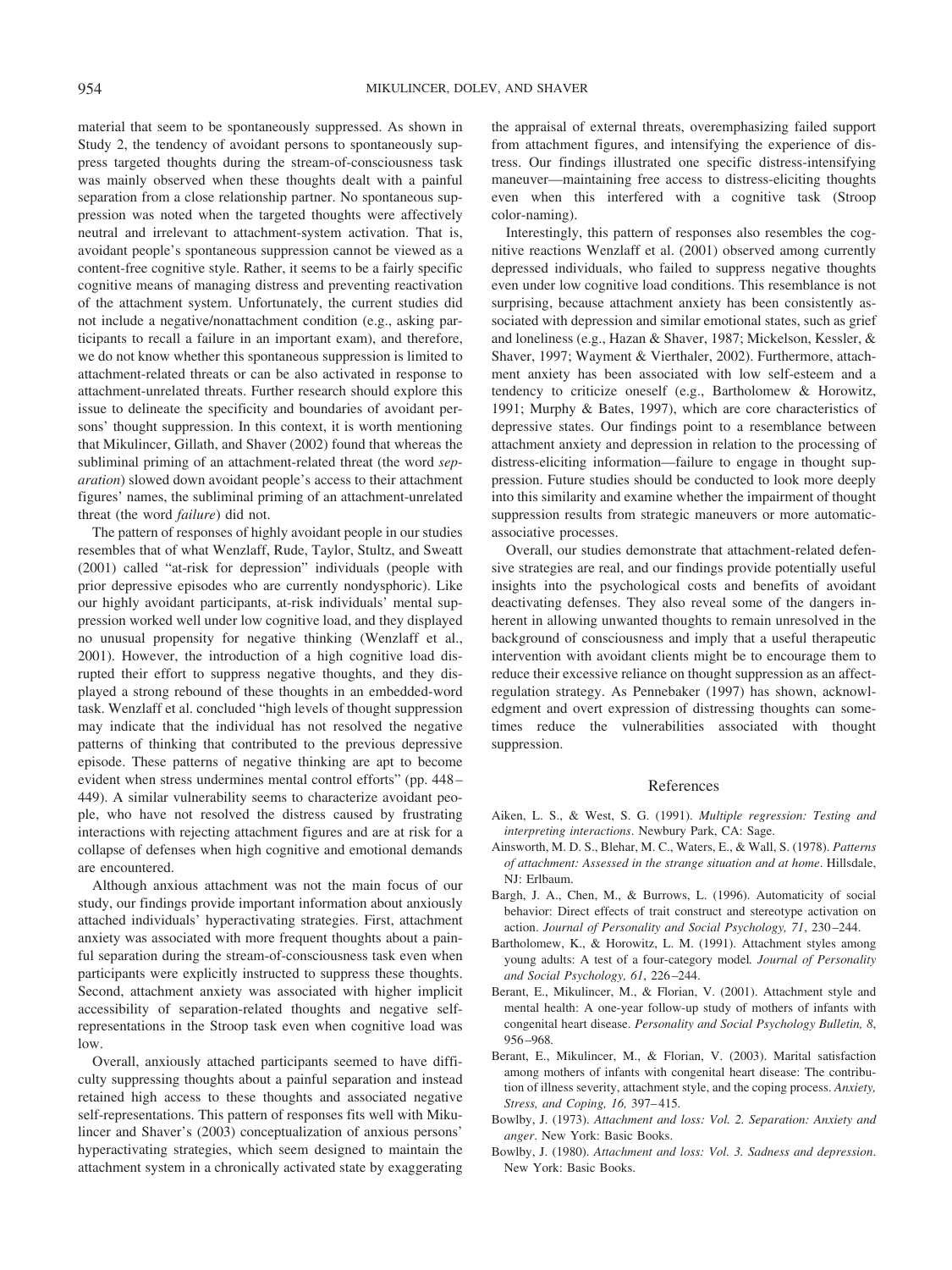- Bowlby, J. (1982). *Attachment and loss: Vol. 1. Attachment* (2nd ed.). New York: Basic Books.
- Brennan, K. A., Clark, C. L., & Shaver, P. R. (1998). Self-report measurement of adult attachment: An integrative overview. In J. A. Simpson & W. S. Rholes (Eds.), *Attachment theory and close relationships* (pp. 46 –76). New York: Guilford Press.
- Brennan, K. A., & Morris, K. A. (1997). Attachment styles, self-esteem, and patterns of seeking feedback from romantic partners. *Personality and Social Psychology Bulletin, 23,* 23–31.
- Brennan, K. A., & Shaver, P. R. (1995). Dimensions of adult attachment, affect regulation, and romantic relationship functioning. *Personality and Social Psychology Bulletin, 21,* 267–283.
- Cassidy, J., & Kobak, R. R. (1988). Avoidance and its relationship with other defensive processes. In J. Belsky & T. Nezworski (Eds.), *Clinical implications of attachment* (pp. 300 –323). Hillsdale, NJ: Erlbaum.
- Collins, N. L., & Feeney, B. C. (2000). A safe haven: An attachment theory perspective on support seeking and caregiving in intimate relationships. *Journal of Personality and Social Psychology, 78*, 1053–1073.
- Collins, N. L., & Read, S. J. (1990). Adult attachment, working models, and relationship quality in dating couples. *Journal of Personality and Social Psychology, 58*, 644 – 663.
- Cooper, M. L., Shaver, P. R., & Collins, N. L. (1998). Attachment styles, emotion regulation, and adjustment in adolescence. *Journal of Personality and Social Psychology, 74*, 1380 –1397.
- Feeney, J. A. (1996). Attachment, caregiving, and marital satisfaction. *Personal Relationships, 3, 401-416.*
- Feeney, J. A., & Noller, P. (1990). Attachment style as a predictor of adult romantic relationships. *Journal of Personality and Social Psychology, 58*, 281–291.
- Fraley, R. C., Garner, J. P., & Shaver, P. R. (2000). Adult attachment and the defensive regulation of attention and memory: Examining the role of preemptive and postemptive defensive processes. *Journal of Personality and Social Psychology, 79*, 816 – 826.
- Fraley, R. C., & Shaver, P. R. (1997). Adult attachment and the suppression of unwanted thoughts. *Journal of Personality and Social Psychology, 73*, 1080 –1091.
- Fraley, R. C., & Shaver, P. R. (2000). Adult romantic attachment: Theoretical developments, emerging controversies, and unanswered questions. *Review of General Psychology, 4*, 132–154.
- George, C., & West, M. (2001). The development and preliminary validation of a new measure of adult attachment: The Adult Attachment Projective. Attachment and Human Development, 3, 30-61.

Gilbert, D. T., & Hixon, J. G. (1991). The trouble of thinking: Activation and application of stereotypic beliefs*. Journal of Personality and Social Psychology, 60*, 509 –517.

- Gilbert, D. T., & Osborne, R. E. (1989). Thinking backward: Some curable and incurable consequences of cognitive busyness. *Journal of Personality and Social Psychology, 57*, 940 –949.
- Hazan, C., & Shaver, P. R. (1987). Romantic love conceptualized as an attachment process. *Journal of Personality and Social Psychology, 52*, 511–524.
- Horowitz, M. J. (1982). Psychological processes induced by illness, injury, and loss. In T. Millon, C. Green, & R. Meagher (Eds.), *Handbook of clinical health psychology* (pp. 53– 68). New York: Plenum Press.
- Kelly, A. E., & Kahn, J. H. (1994). Effects of suppression on personal intrusive thoughts. *Journal of Personality and Social Psychology, 66*, 998 –1006.
- Lussier, Y., Sabourin, S., & Turgeon, C. (1997). Coping strategies as moderators of the relationship between attachment and marital adjustment*. Journal of Social and Personal Relationships, 14*, 777–791.
- Mathews, A., & MacLeod, C. (1985). Selective processing of threat cues in anxiety states. *Behavior Research and Therapy, 23,* 563–569.
- Mickelson, K. D., Kessler, R. C., & Shaver, P. R. (1997). Adult attachment in a nationally representative sample*. Journal of Personality and Social Psychology, 73*, 1092–1106.
- Mikulincer, M. (1995). Attachment style and the mental representation of the self. *Journal of Personality and Social Psychology, 69,* 1203–1215.
- Mikulincer, M. (1998). Adult attachment style and affect regulation: Strategic variations in self-appraisals. *Journal of Personality and Social Psychology, 75,* 420 – 435.
- Mikulincer, M., Birnbaum, G., Woddis, D., & Nachmias, O. (2000). Stress and accessibility of proximity-related thoughts: Exploring the normative and intraindividual components of attachment theory. *Journal of Personality and Social Psychology, 78,* 509 –523.
- Mikulincer, M., Florian, V., & Weller, A. (1993). Attachment styles, coping strategies, and posttraumatic psychological distress: The impact of the Gulf War in Israel. *Journal of Personality and Social Psychology, 64,* 817– 826.
- Mikulincer, M., Gillath, O., & Shaver, P. R. (2002). Activation of the attachment system in adulthood: Threat-related primes increase the accessibility of mental representations of attachment figures. *Journal of Personality and Social Psychology, 83,* 881– 895*.*
- Mikulincer, M., & Horesh, N. (1999). Adult attachment style and the perception of others: The role of projective mechanisms. *Journal of Personality and Social Psychology, 76,* 1022–1034.
- Mikulincer, M., Horesh, N., Eilati, I., & Kotler, M. (1999). The association between adult attachment style and mental health in extreme lifeendangering conditions. *Personality and Individual Differences, 27,* 831– 842.
- Mikulincer, M., & Orbach, I. (1995). Attachment styles and repressive defensiveness: The accessibility and architecture of affective memories. *Journal of Personality and Social Psychology, 68,* 917–925.
- Mikulincer, M., & Shaver, P. R. (2003). The attachment behavioral system in adulthood: Activation, psychodynamics, and interpersonal processes. In M. P. Zanna (Ed.), *Advances in experimental social psychology* (Vol. 35, pp. 53–152). San Diego, CA: Academic Press.
- Mikulincer, M., & Shaver, P. R. (2004). Security-based selfrepresentations in adulthood: Contents and processes. In W. S. Rholes & J. A. Simpson (Eds.), *Adult attachment: Theory, research, and clinical implications* (pp. 159 –195). New York: Guilford Press.
- Murphy, B., & Bates, G. W. (1997). Adult attachment style and vulnerability to depression*. Personality and Individual Differences, 22,* 835– 844.
- Pennebaker, J. W. (1997). *Opening up: The healing power of expressing emotions*. New York: Guilford Press.
- Shaver, P. R., & Clark, C. L. (1994). The psychodynamics of adult romantic attachment. In J. M. Masling & R. F. Bornstein (Eds.), *Empirical perspectives on object relations theory* (pp. 105–156). Washington, DC: American Psychological Association.
- Sherman, S. J., Mackie, D. M., & Driscoll, D. M. (1990). Priming and the differential use of dimensions in evaluation. *Personality and Social Psychology Bulletin, 16*, 405– 418.
- Simpson, J. A., Rholes, W. S., & Nelligan, J. S. (1992). Support seeking and support giving within couples in an anxiety-provoking situation: The role of attachment styles. *Journal of Personality and Social Psychology, 62*, 434 – 446.
- Smart, L., & Wegner, D. M. (1999). Covering up what can't be seen: Concealable stigma and mental control. *Journal of Personality and Social Psychology, 77*, 474 – 486.
- Stroop, J. R. (1938). Factors affecting speed in serial verbal reactions. *Psychological Monographs, 50*, 38 – 48.
- Wayment, H. A., & Vierthaler, J. (2002). Attachment style and bereavement reactions. *Journal of Loss & Trauma, 7*, 129 –149*.*
- Wegner, D. M. (1994). Ironic processes of mental control. *Psychological Review, 101*, 34 –52.
- Wegner, D. M., & Erber, R. (1992). The hyperaccessibility of suppressed thoughts. *Journal of Personality and Social Psychology, 63*, 903–912.
- Wegner, D. M., Erber, R., & Zanakos, S. (1993). Ironic processes in the mental control of mood and mood-related thoughts. *Journal of Personality and Social Psychology, 65*, 1093–1104.